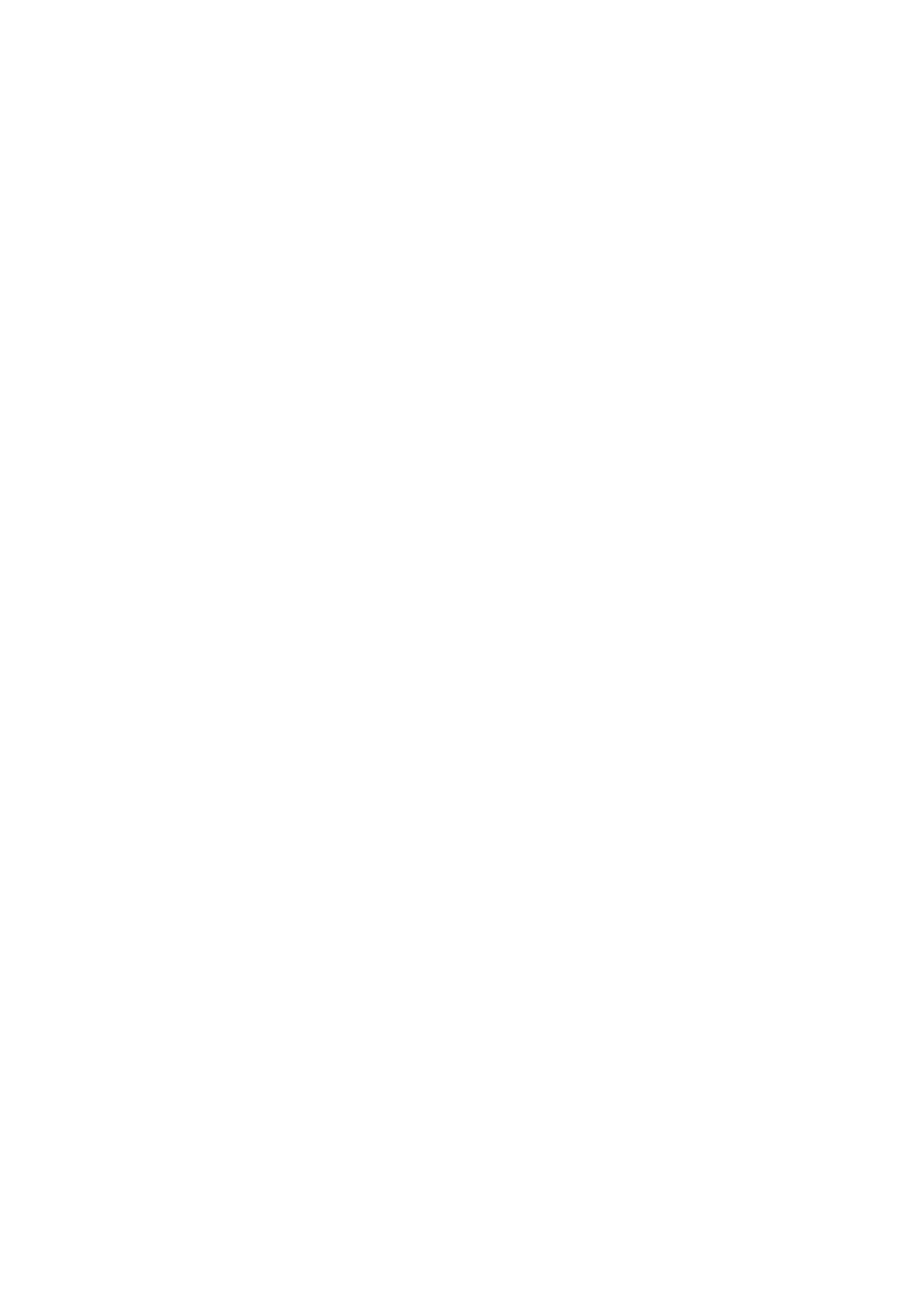## **Table of Contents**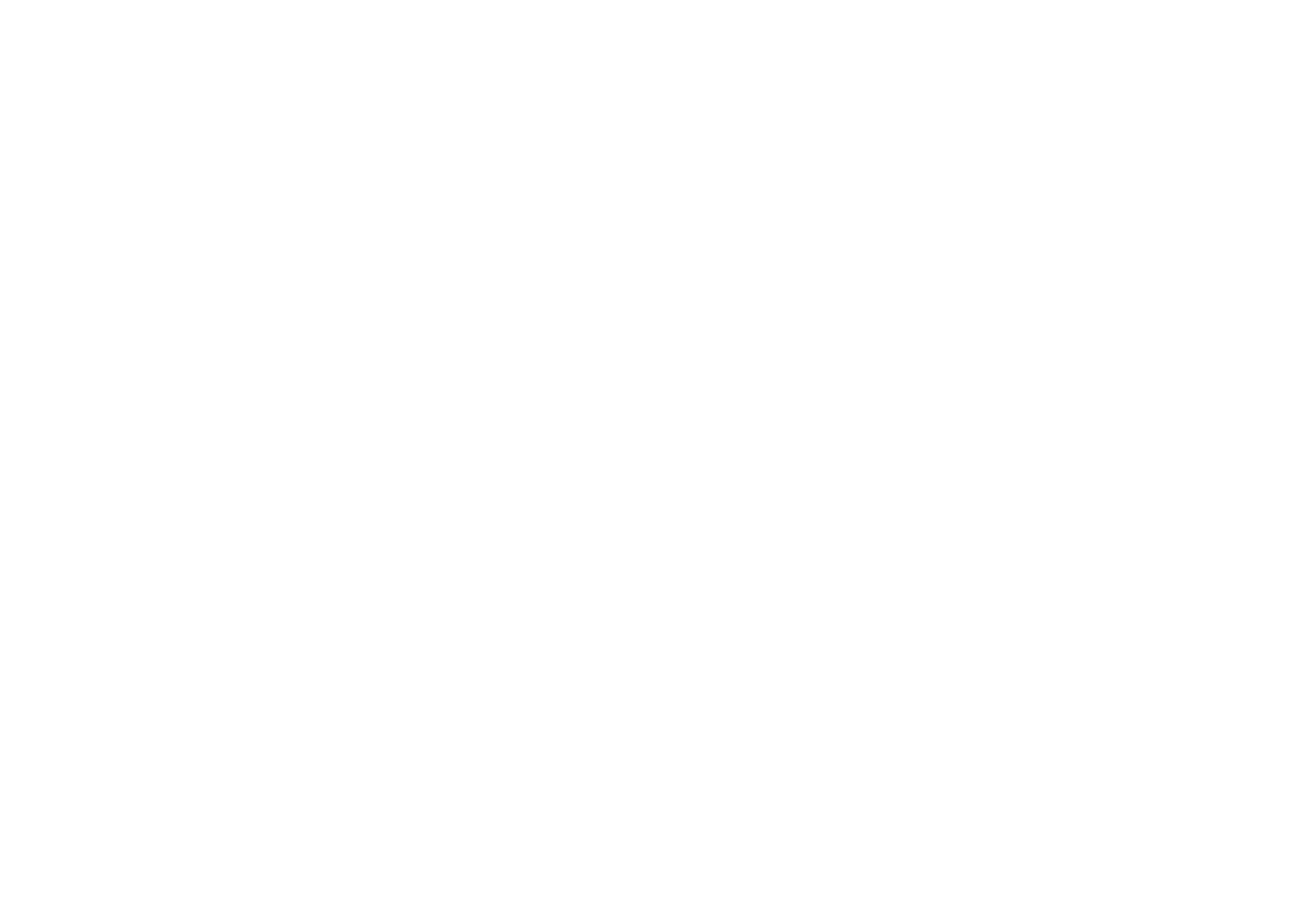## **Part A – Definitions of Development**

<span id="page-4-0"></span>

| <b>Umbrella Term</b> | <b>Development</b>                                                                                                                                                                                                                                                                                                                                 | Sub-categories                                                                                                                                                                                     | <b>Some Common Terminology</b>                                                                                         |
|----------------------|----------------------------------------------------------------------------------------------------------------------------------------------------------------------------------------------------------------------------------------------------------------------------------------------------------------------------------------------------|----------------------------------------------------------------------------------------------------------------------------------------------------------------------------------------------------|------------------------------------------------------------------------------------------------------------------------|
|                      | Agriculture means broadacre animal<br>farming, crop and pasture production, and<br>horticulture for commercial wholesale<br>production, but does not include animal<br>husbandry or any cultivation or animal<br>farming carried out primarily for the personal<br>enjoyment of, or consumption by, the<br>owner(s) or occupant(s) of land.        | Horticulture means the use of land for<br>intensive plant production such as fruit,<br>vegetable or flower production (including<br>berries and vines).                                            | Horse agistment<br>Livestock grazing                                                                                   |
|                      | Airport means the use of land for the<br>landing or departure of aircraft; the term<br>includes facilities provided at such premises<br>for the housing, servicing, maintenance and<br>repair of aircraft and for the assembly of<br>passengers and goods prior to the transport<br>of these passengers and goods either to or<br>from an airport. | Helicopter landing facility means the use<br>of land authorised by the Civil Aviation<br>Authority for use by helicopters whether or<br>not terminal facilities or hangar storage are<br>included. | Air cargo facilities<br>Air terminals<br>General aviation facilities<br>Landing fields<br>Military aviation facilities |
|                      | Ancillary use means the use of land for a<br>purpose that is ancillary to the primary use of<br>the land.                                                                                                                                                                                                                                          | Outbuilding means a shed, garage or<br>similar structure that is ancillary to the<br>permitted use of the land.                                                                                    |                                                                                                                        |
|                      | Animal care facility means the use of land<br>for the purpose of caring, boarding, breeding<br>or raising of predominantly domestic or<br>household animals.                                                                                                                                                                                       |                                                                                                                                                                                                    | Catteries<br>Kennels                                                                                                   |
|                      | Animal husbandry means any form of<br>animal production that either takes place<br>within the confines of a building of buildings<br>where livestock are reared in confined areas<br>excluding any husbandry carried out mainly<br>for the personal enjoyment of, or<br>consumption by, the owner(s) or occupiers(s)<br>of the land.               |                                                                                                                                                                                                    | Feedlots<br>Fish farming<br>Poultry establishments<br>Shedded wool production                                          |
|                      | <b>Apartment</b> see Multi-unit housing                                                                                                                                                                                                                                                                                                            | <b>Serviced apartment</b>                                                                                                                                                                          | <b>Flats</b><br>Home units                                                                                             |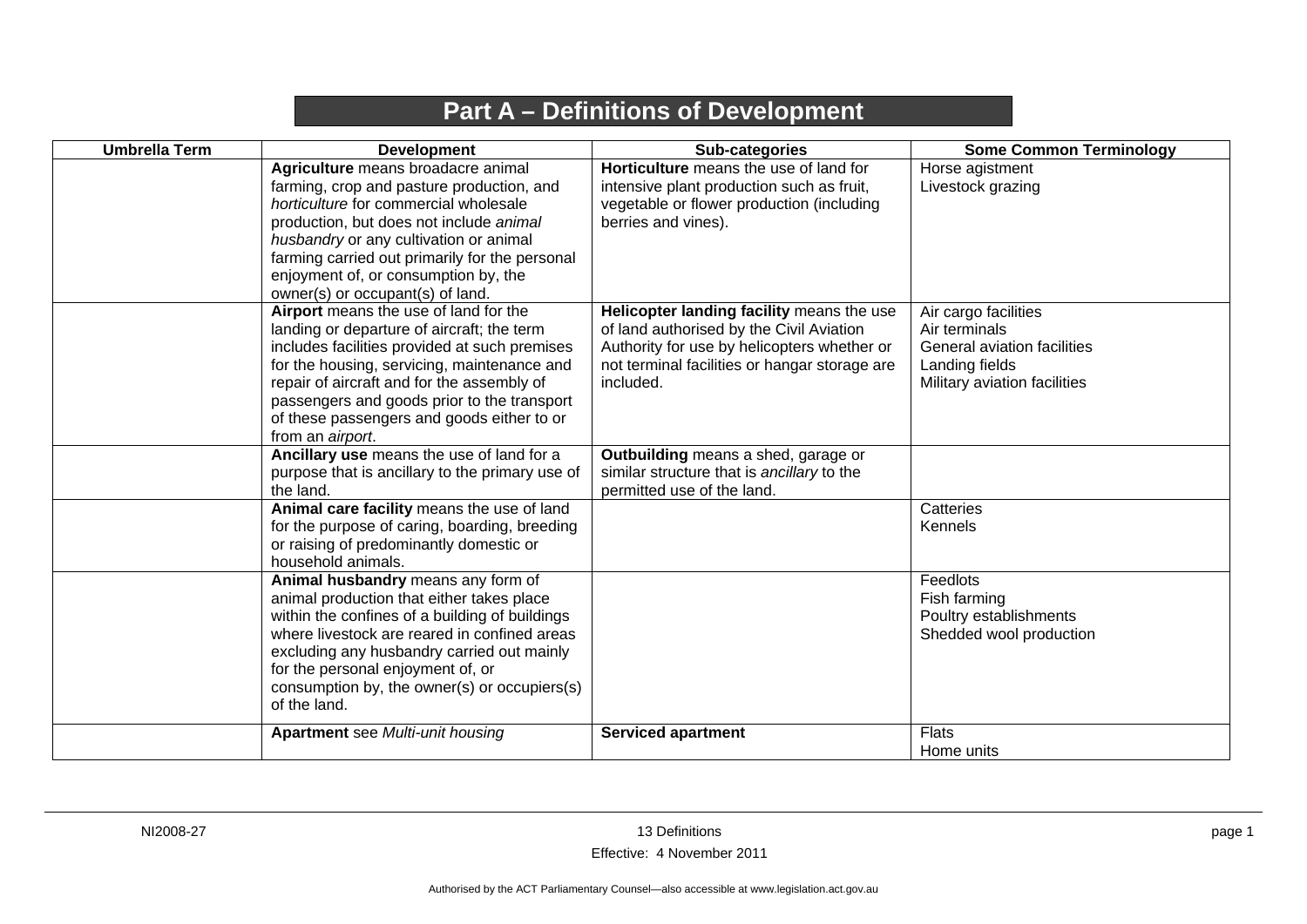| <b>Umbrella Term</b> | <b>Development</b>                            | Sub-categories | <b>Some Common Terminology</b>          |
|----------------------|-----------------------------------------------|----------------|-----------------------------------------|
|                      | Aquatic recreation facility means the use     |                | Boat landing facilities                 |
|                      | of land for a sporting, exercise, pastime or  |                | Boat sheds                              |
|                      | leisure activity, whether or not operated for |                | Marinas                                 |
|                      | gain, which is based on the recreational use  |                | Swimming facilities                     |
|                      | of an adjacent water feature, but does not    |                | Wharves                                 |
|                      | include a swimming pool or an aquarium.       |                |                                         |
|                      | Attached house see Multi-unit housing         |                | Aged persons' unit (attached)           |
|                      |                                               |                | Row house                               |
|                      |                                               |                | Semi-detached house                     |
|                      |                                               |                | Terrace house                           |
|                      |                                               |                | Townhouse                               |
|                      |                                               |                | Villa house                             |
|                      | Boarding house means the use of land to       |                | Lodging house                           |
|                      | principally provide long term accommodation   |                | Private hotel                           |
|                      | where meals, laundry or other services are    |                | Serviced room                           |
|                      | provided only to those residents of the       |                |                                         |
|                      | boarding house, and which is not licensed to  |                |                                         |
|                      | sell liquor.                                  |                |                                         |
|                      | Bulk landscape supplies means the use of      |                |                                         |
|                      | land for the bulk sale of sand, soil,         |                |                                         |
|                      | screenings and other such garden materials.   |                |                                         |
|                      | Bulky goods retailing see SHOP                |                | Auction rooms                           |
|                      |                                               |                | Camping equipment sales                 |
|                      |                                               |                | Carpet sales                            |
|                      |                                               |                | Do-it-yourself home improvement centres |
|                      |                                               |                | Furniture and furnishing sales          |
|                      |                                               |                | Hardware stores                         |
|                      |                                               |                | Showroom for bulky goods                |
|                      | <b>Business agency see NON-RETAIL</b>         |                | Computer service                        |
|                      | <b>COMMERCIAL USE</b>                         |                | Health insurance agency                 |
|                      |                                               |                | Real estate agency                      |
|                      |                                               |                | Travel agency                           |
|                      | Car park means the use of land specifically   |                |                                         |
|                      | allocated for the parking of motor vehicles.  |                |                                         |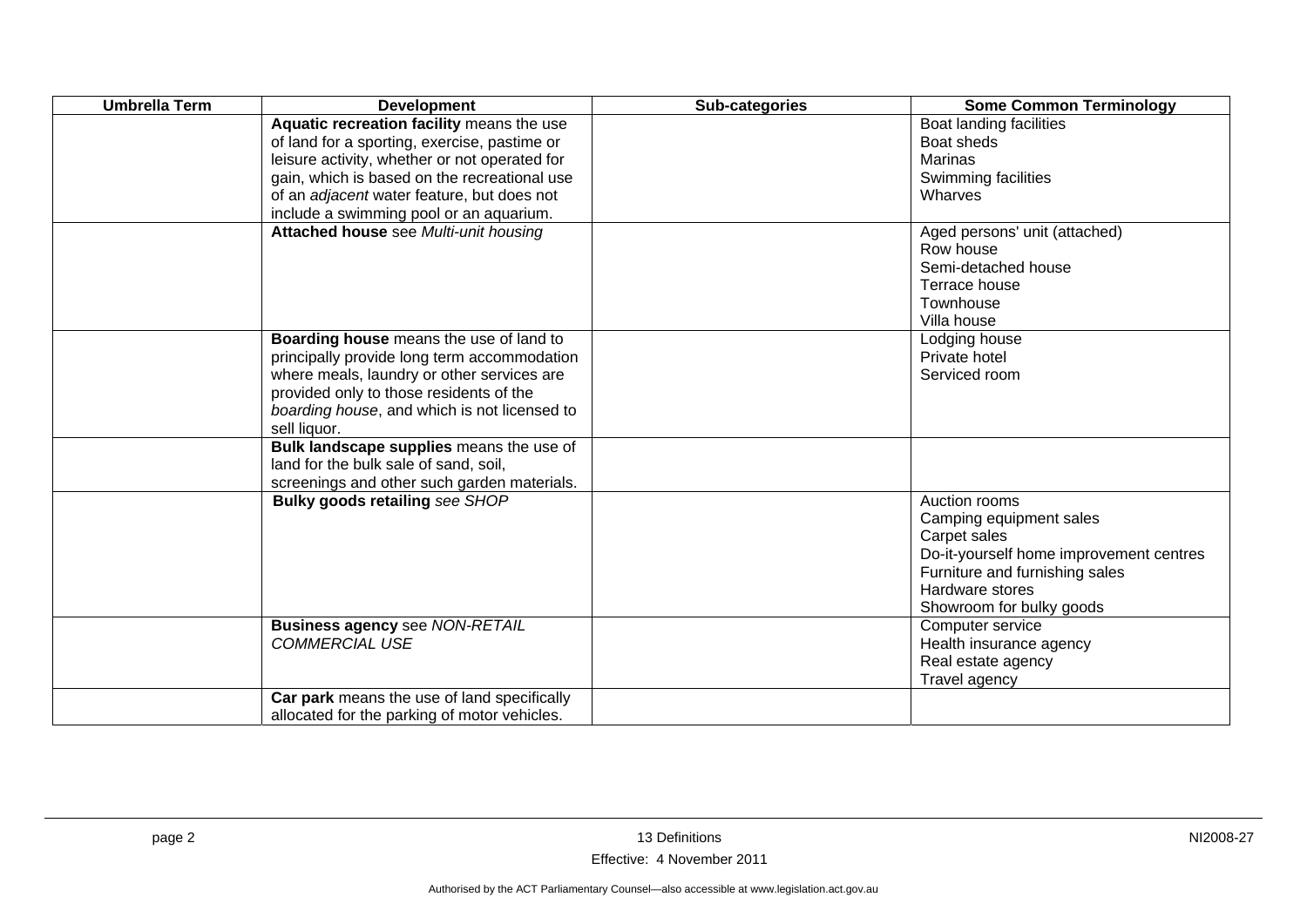| <b>Umbrella Term</b> | <b>Development</b>                                                                                                                                                                                                                                                                                                                                                                                      | Sub-categories            | <b>Some Common Terminology</b>                                                     |
|----------------------|---------------------------------------------------------------------------------------------------------------------------------------------------------------------------------------------------------------------------------------------------------------------------------------------------------------------------------------------------------------------------------------------------------|---------------------------|------------------------------------------------------------------------------------|
|                      | Caravan park/camping ground means the<br>use of land for the placement of caravans or<br>tents for the purpose of temporary<br>accommodation and may include cabins for<br>overnight and holiday accommodation,<br>amenity buildings, recreational and<br>entertainment facilities, manager's office and<br>residence and shops which cater for the<br>occupants of the caravan park/camping<br>ground. |                           | Cabins                                                                             |
|                      | Caretaker's residence see RESIDENTIAL<br><b>USE</b>                                                                                                                                                                                                                                                                                                                                                     |                           |                                                                                    |
|                      | Cemetery means the use of land for the<br>interment or the cremation of the dead<br>including any funeral parlour or chapel<br>erected on such land and used in connection<br>with the cemetery.                                                                                                                                                                                                        |                           | <b>Burial ground</b><br>Cemetery (public land reserve)<br>Crematorium<br>Graveyard |
|                      | <b>Chancellery</b> see Office                                                                                                                                                                                                                                                                                                                                                                           |                           |                                                                                    |
|                      | Child care centre see COMMUNITY USE                                                                                                                                                                                                                                                                                                                                                                     |                           | Adjunct care<br>Creche<br>Long day care<br>Occasional care centre<br>Playschool    |
|                      | Civic administration means the use of land<br>for the purpose of carrying out the legislative<br>and judicial functions of government.                                                                                                                                                                                                                                                                  |                           | <b>ACT Legislative Assembly</b><br>Civic centre<br>Court of Law<br>Tribunal        |
|                      | Club means the use of land as a meeting<br>place for persons associated, or for a body<br>incorporated, for a social, sporting, athletic,<br>literary, political or other like purpose, and<br>which is a licensed premise under the Liquor<br>Act 2010.                                                                                                                                                |                           | Ethnic clubs<br>Football club<br>Labor club<br>Leagues club<br>RSL club            |
|                      | <b>Commercial accommodation unit see</b><br>COMMERCIAL ACCOMMODATION USE                                                                                                                                                                                                                                                                                                                                | <b>Serviced apartment</b> |                                                                                    |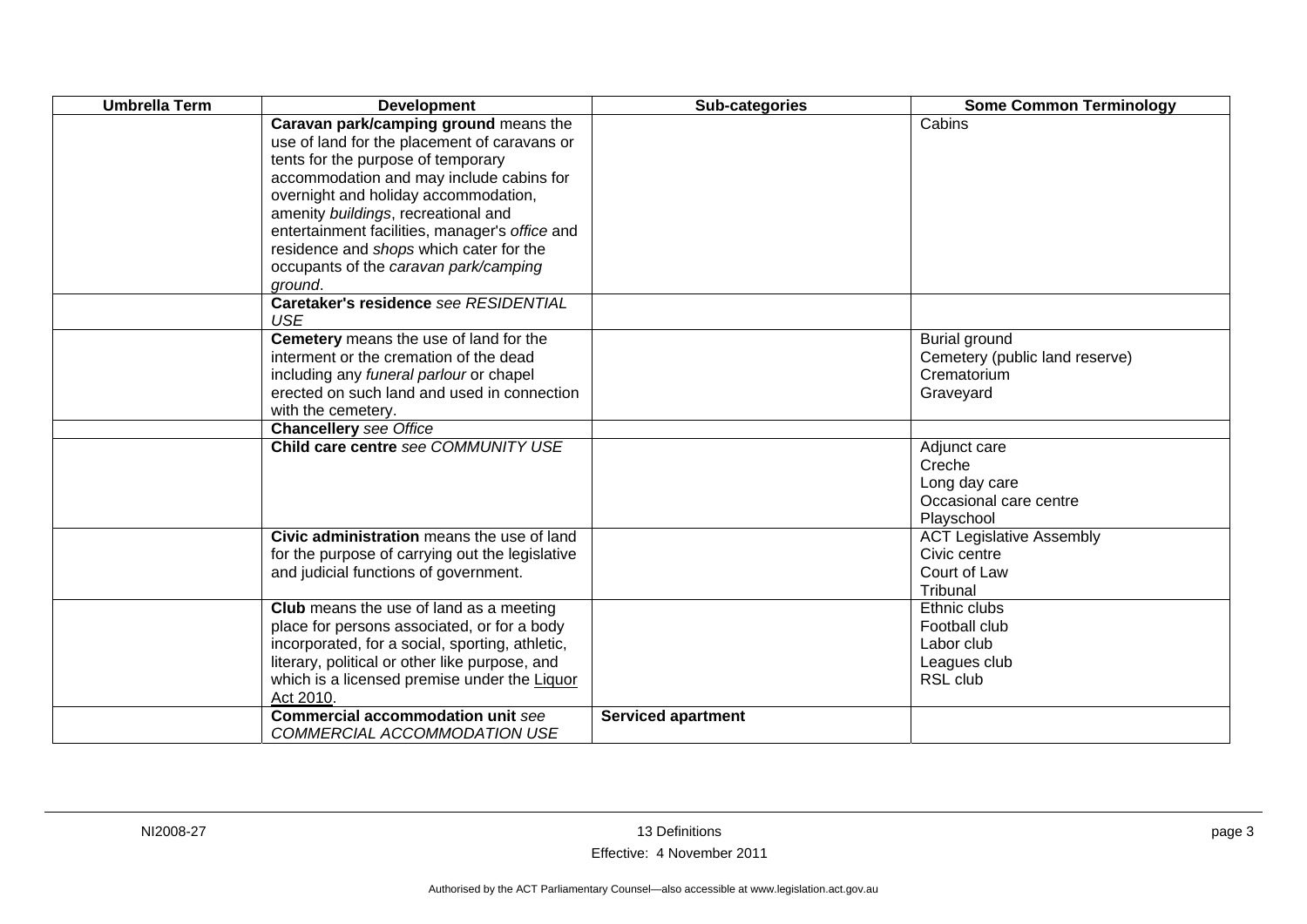| <b>Umbrella Term</b>       | <b>Development</b>                             | Sub-categories | <b>Some Common Terminology</b> |
|----------------------------|------------------------------------------------|----------------|--------------------------------|
| <b>COMMERCIAL</b>          | <b>Commercial accommodation unit means a</b>   |                |                                |
| <b>ACCOMMODATION USE</b>   | room or suite of rooms that is made available  |                |                                |
| does not include a caravan | on a commercial basis for short-term           |                |                                |
| park/camping ground or a   | accommodation. A commercial                    |                |                                |
| group or organised camp.   | accommodation unit may comprise a              |                |                                |
|                            | dwelling but not a room or suite of rooms      |                |                                |
|                            | within a dwelling. It does not include any     |                |                                |
|                            | associated facility such as a restaurant, bar  |                |                                |
|                            | or functions room, which may be used by the    |                |                                |
|                            | occupants of the premises but, which is also   |                |                                |
|                            | available for use by non occupant members      |                |                                |
|                            | of the public.                                 |                |                                |
|                            | Guest house means the use of land for one      |                |                                |
|                            | or more commercial accommodation units         |                |                                |
|                            | and where common or shared facilities are      |                |                                |
|                            | provided for the provision of services such as |                |                                |
|                            | meals and laundry to occupants of the          |                |                                |
|                            | premises but not to non occupant members       |                |                                |
|                            | of the public.                                 |                |                                |
|                            | Hotel means the use of land for one or more    |                |                                |
|                            | commercial accommodation units and where       |                |                                |
|                            | the premise is licensed under the Liquor Act   |                |                                |
|                            | 2010. It may also include associated           |                |                                |
|                            | facilities such as a restaurant, bar or        |                |                                |
|                            | functions room, which may be used by the       |                |                                |
|                            | occupants of the premises but, which are       |                |                                |
|                            | also available for use by non occupant         |                |                                |
|                            | members of the public.                         |                |                                |
|                            | Motel means the use of land for one or more    |                |                                |
|                            | commercial accommodation units and where       |                |                                |
|                            | the units are provided with convenient space   |                |                                |
|                            | for parking of motor vehicles. It may also     |                |                                |
|                            | include associated facilities such as a        |                |                                |
|                            | restaurant, bar or functions room, which may   |                |                                |
|                            | be used by the occupants of the premises       |                |                                |
|                            | but, which are also available for use by non   |                |                                |
|                            | occupant members of the public. A motel        |                |                                |
|                            | may be licensed under the Liquor Act 2010.     |                |                                |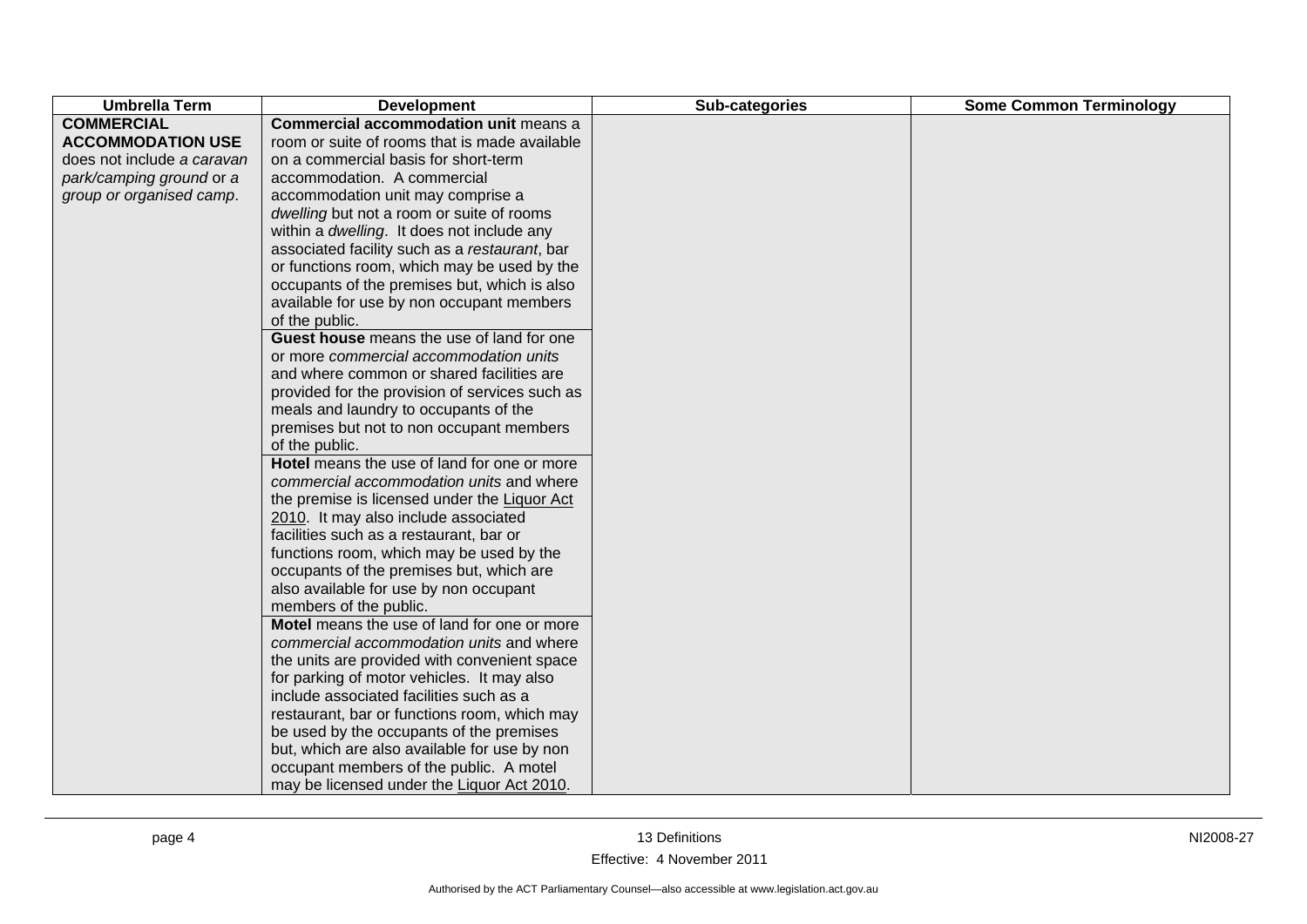| <b>Umbrella Term</b>       | <b>Development</b>                               | Sub-categories | <b>Some Common Terminology</b>                       |
|----------------------------|--------------------------------------------------|----------------|------------------------------------------------------|
| <b>COMMERCIAL</b>          | Serviced apartment means an apartment            |                |                                                      |
| <b>ACCOMMODATION USE</b>   | that is used as a commercial accommodation       |                |                                                      |
| does not include a caravan | unit.                                            |                |                                                      |
| park/camping ground or a   | Tourist resort means the use of land for one     |                |                                                      |
| group or organised camp.   | or more commercial accommodation units           |                |                                                      |
|                            | together with a wide range of recreational       |                |                                                      |
|                            | and/or cultural facilities in a resort style     |                |                                                      |
|                            | setting. It may also include associated          |                |                                                      |
|                            | facilities such as a restaurant, bar or          |                |                                                      |
|                            | functions room, which may be used by the         |                |                                                      |
|                            | occupants of the premises but, which are         |                |                                                      |
|                            | also available for use by non occupant           |                |                                                      |
|                            | members of the public. A tourist resort may      |                |                                                      |
|                            | be licensed under the Liquor Act 2010.           |                |                                                      |
|                            | Communications facility means the use of         |                | Mobile phone antenna                                 |
|                            | land for the provision of facilities for postal, |                | Satellite or microwave dish                          |
|                            | telecommunications and other                     |                | Radar equipment                                      |
|                            | communication purposes including facilities      |                | Aviation navigation communication                    |
|                            | used for receiving and transmitting radiated     |                | Space tracking facility                              |
|                            | signals using radio masts, towers, and           |                | Telecommunication facility, depot                    |
|                            | antennae systems but does not include            |                | Television/radio broadcasting facility               |
|                            | cabling or ducting used for the carrying of      |                | Australia Post exchange                              |
|                            | electromagnetic signals.                         |                | Australia Post facility, Depot<br>Telephone exchange |
|                            | <b>Community activity centre see</b>             |                | Child minding                                        |
|                            | <b>COMMUNITY USE</b>                             |                | Community centre                                     |
|                            |                                                  |                | Community hall                                       |
|                            |                                                  |                | Meeting rooms                                        |
|                            |                                                  |                | Neighbourhood centre                                 |
|                            |                                                  |                | Public health, welfare or information                |
|                            |                                                  |                | services                                             |
|                            |                                                  |                | Scout and/or Guide hall                              |
|                            |                                                  |                | Space for community groups                           |
|                            | Community theatre see COMMUNITY USE              |                |                                                      |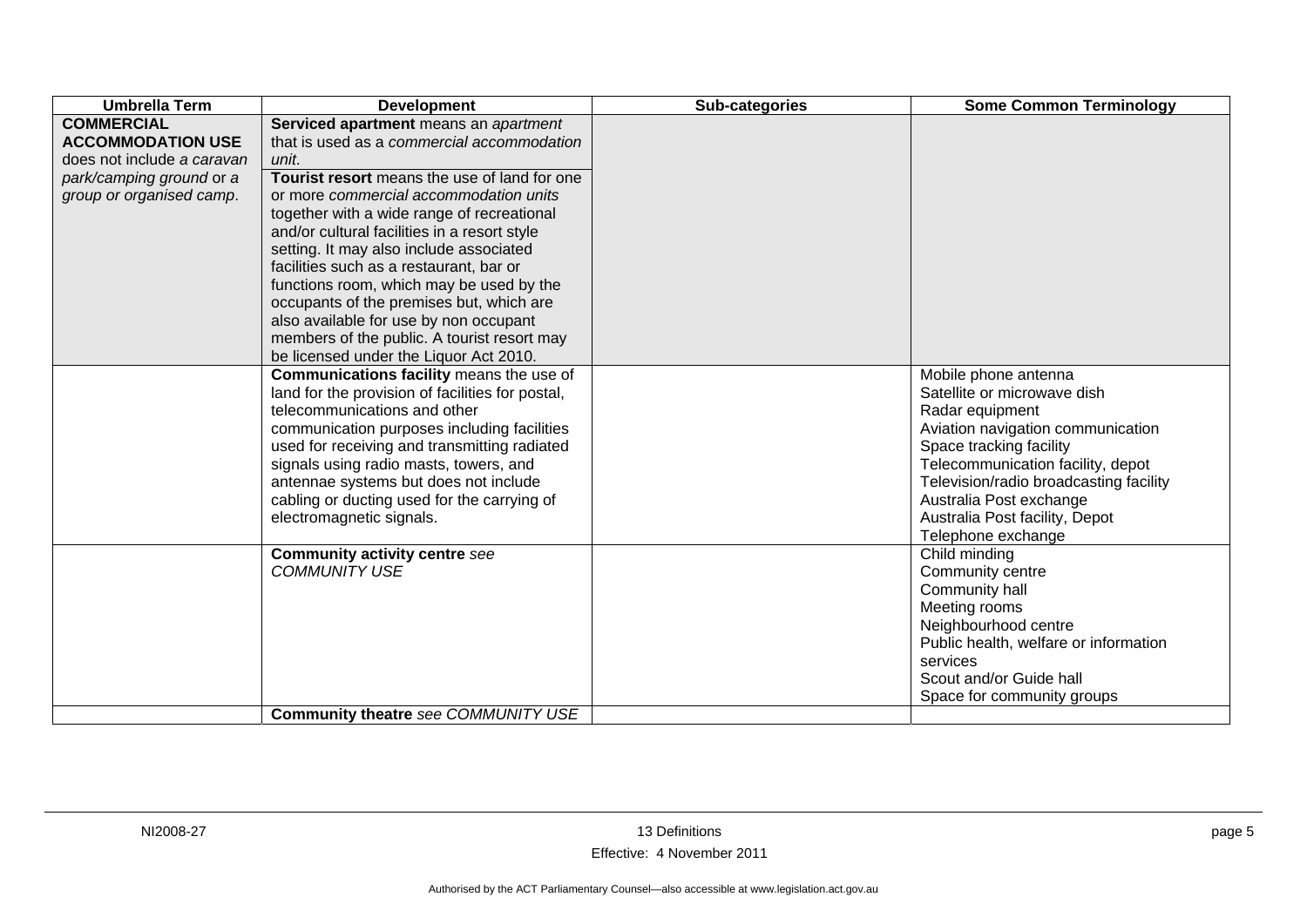| <b>Umbrella Term</b> | <b>Development</b>                                                                                                                                                                                                                                                                                                                                                                                                                                                                                                                                                                                                                                                                                                                                                                                                                                                                                                                                                                                               | Sub-categories | <b>Some Common Terminology</b> |
|----------------------|------------------------------------------------------------------------------------------------------------------------------------------------------------------------------------------------------------------------------------------------------------------------------------------------------------------------------------------------------------------------------------------------------------------------------------------------------------------------------------------------------------------------------------------------------------------------------------------------------------------------------------------------------------------------------------------------------------------------------------------------------------------------------------------------------------------------------------------------------------------------------------------------------------------------------------------------------------------------------------------------------------------|----------------|--------------------------------|
| <b>COMMUNITY USE</b> | Child care centre means the use of land for<br>the purpose of supervising or caring for<br>children of any age throughout a specified<br>period of time in any one day, which is<br>registered under the Children and Young<br>People Act 2008 and which does not include<br>residential care.<br>Community activity centre means the use<br>of land by a public authority or a body of<br>persons associated for the purpose of<br>providing for the social well being of the<br>community.<br><b>Community theatre</b> means the use of land<br>for a theatre, cinema, concert hall,<br>auditorium or theatrette run by non-profit<br>organisations.<br>Cultural facility means the use of land for<br>the purpose of cultural activities to which the<br>public normally has access, but does not<br>include a shop for art, craft or sculpture<br>dealer.<br><b>Educational establishment</b> means the use<br>of land for the purpose of tuition, training or<br>research directed towards the discovery or |                |                                |
|                      | application of knowledge, whether or not for<br>the purposes of gain, and may include<br>associated residential accommodation.                                                                                                                                                                                                                                                                                                                                                                                                                                                                                                                                                                                                                                                                                                                                                                                                                                                                                   |                |                                |
|                      | Health facility means the use of land for                                                                                                                                                                                                                                                                                                                                                                                                                                                                                                                                                                                                                                                                                                                                                                                                                                                                                                                                                                        |                |                                |
|                      | providing health care services (including                                                                                                                                                                                                                                                                                                                                                                                                                                                                                                                                                                                                                                                                                                                                                                                                                                                                                                                                                                        |                |                                |
|                      | diagnosis, preventative care or counselling)                                                                                                                                                                                                                                                                                                                                                                                                                                                                                                                                                                                                                                                                                                                                                                                                                                                                                                                                                                     |                |                                |
|                      | or medical or surgical treatment to out-<br>patients only.                                                                                                                                                                                                                                                                                                                                                                                                                                                                                                                                                                                                                                                                                                                                                                                                                                                                                                                                                       |                |                                |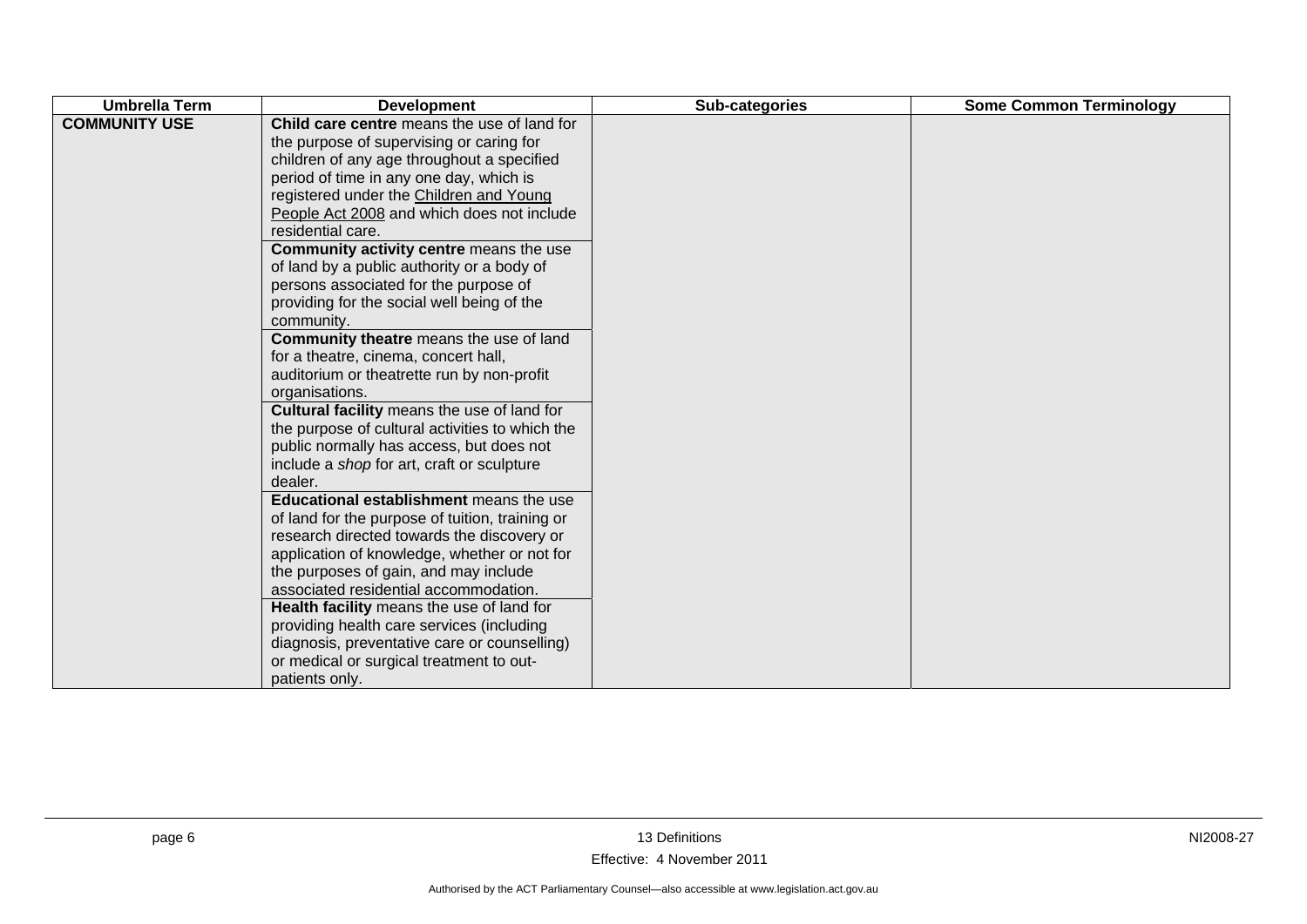| <b>Umbrella Term</b> | <b>Development</b>                                                                                                                                                                                                                                                                                                                                                                                                                                                                                                                                                                                                                                                                                                                                                                                                                           | Sub-categories | <b>Some Common Terminology</b>                                       |
|----------------------|----------------------------------------------------------------------------------------------------------------------------------------------------------------------------------------------------------------------------------------------------------------------------------------------------------------------------------------------------------------------------------------------------------------------------------------------------------------------------------------------------------------------------------------------------------------------------------------------------------------------------------------------------------------------------------------------------------------------------------------------------------------------------------------------------------------------------------------------|----------------|----------------------------------------------------------------------|
| <b>COMMUNITY USE</b> | Hospital means the use of land for the<br>medical care (including diagnosis,<br>preventative care and counselling) of in-<br>patients, whether or not out-patients are also<br>provided with care or treatment, and may<br>include associated residential<br>accommodation.<br>Place of worship means the use of land for<br>the primary purposes of religious worship<br>and associated activities by a congregation,<br>religious group or members of the public<br>whether or not the premises are also used<br>for religious instruction, tuition, meetings,<br>training and other community activities.<br>Religious associated use means the use of<br>land for the activities conducted by religious<br>organisations other than for worship or for<br>offices and may include residential<br>accommodation by ministers of religion. |                |                                                                      |
|                      | <b>Consolidation</b> has the same meaning as in<br>the Planning and Development Act 2007.                                                                                                                                                                                                                                                                                                                                                                                                                                                                                                                                                                                                                                                                                                                                                    |                |                                                                      |
|                      | Corrections facility means the use of land<br>for the confinement or safe custody of<br>persons so confined as the result of legal<br>process and includes attendance centres<br>established for persons sentenced to serve<br>periods of community service.                                                                                                                                                                                                                                                                                                                                                                                                                                                                                                                                                                                 |                | Corrections centre<br>Prison<br>Remand centre<br>Youth remand centre |
|                      | Craft workshop means the use of land for<br>the manufacture, primarily by manual<br>methods, of craft articles such as<br>leatherwork, pottery, woodwork, hand woven<br>goods and the like.                                                                                                                                                                                                                                                                                                                                                                                                                                                                                                                                                                                                                                                  |                |                                                                      |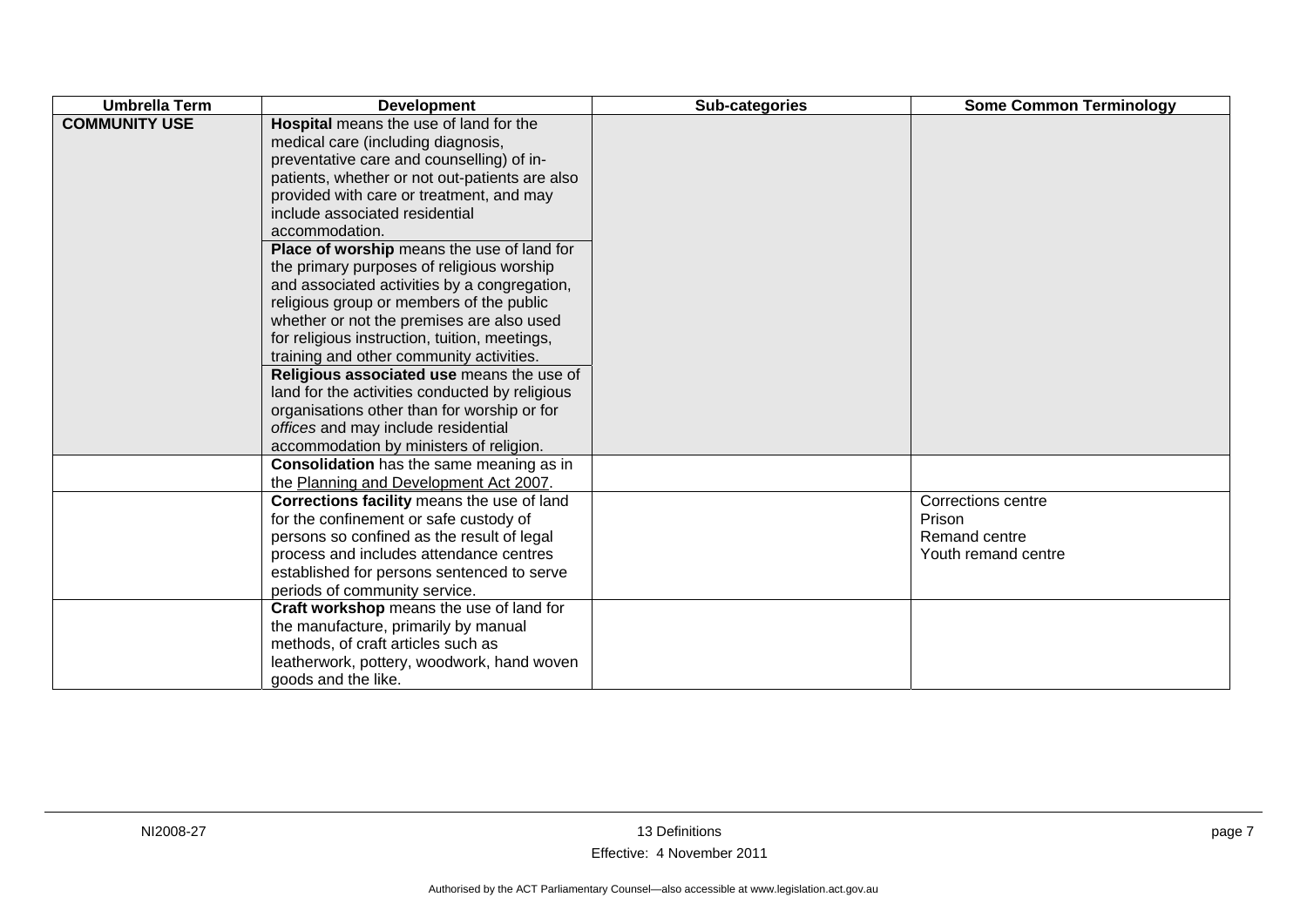| <b>Umbrella Term</b> | <b>Development</b>                              | Sub-categories | <b>Some Common Terminology</b>   |
|----------------------|-------------------------------------------------|----------------|----------------------------------|
|                      | <b>Cultural facility see COMMUNITY USE</b>      |                | Art gallery                      |
|                      |                                                 |                | Library                          |
|                      |                                                 |                | Museum                           |
|                      | Defence installation means the use of land      |                |                                  |
|                      | operated by the Department of Defence or        |                |                                  |
|                      | the armed forces of Australia and includes      |                |                                  |
|                      | Department of Defence offices, offices          |                |                                  |
|                      | associated with national security and           |                |                                  |
|                      | defence communications facilities, but does     |                |                                  |
|                      | not include facilities associated with military |                |                                  |
|                      | aviation.                                       |                |                                  |
|                      | Department store see SHOP                       |                |                                  |
|                      | Detached house see Single dwelling              |                | Aged persons' unit (detached)    |
|                      | housing                                         |                | Cottage house<br>Courtyard house |
|                      |                                                 |                | Standard house                   |
|                      | Diplomatic residence see RESIDENTIAL            |                |                                  |
|                      | <b>USE</b>                                      |                |                                  |
|                      | Distribution reservoir see MAJOR UTILITY        |                |                                  |
|                      | <b>INSTALLATION</b>                             |                |                                  |
|                      | Drink establishment means the use of land       |                | Bar                              |
|                      | for the sale of alcoholic beverages and spirits |                | <b>Tavern</b>                    |
|                      | to members of the public primarily for          |                |                                  |
|                      | consumption on the premises, and which is a     |                |                                  |
|                      | licensed premise under the Liquor Act 2010.     |                |                                  |
|                      | <b>Drive-in cinema</b> means the use of land as |                |                                  |
|                      | an open air cinema that makes provision for     |                |                                  |
|                      | the audience or spectators to view that         |                |                                  |
|                      | entertainment while seated in motor vehicles.   |                |                                  |
|                      | Dual occupancy housing see Multi-unit           |                |                                  |
|                      | housing                                         |                |                                  |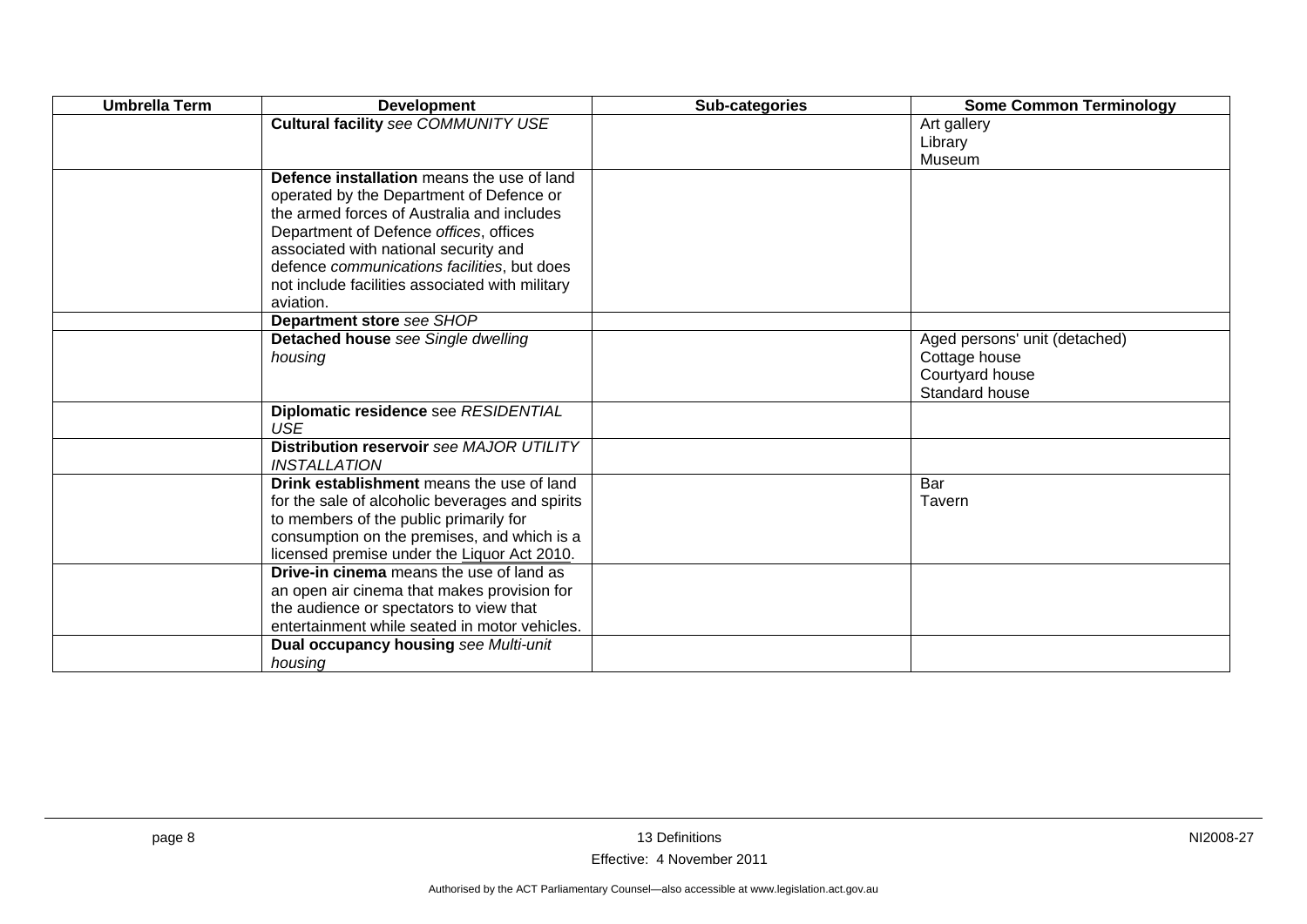| <b>Umbrella Term</b> | <b>Development</b>                                                                                                                                                                                                                                                                                                                                                | Sub-categories | <b>Some Common Terminology</b>                                                                                                                                                                                                                                                                                                        |
|----------------------|-------------------------------------------------------------------------------------------------------------------------------------------------------------------------------------------------------------------------------------------------------------------------------------------------------------------------------------------------------------------|----------------|---------------------------------------------------------------------------------------------------------------------------------------------------------------------------------------------------------------------------------------------------------------------------------------------------------------------------------------|
|                      | <b>Educational establishment see</b><br><b>COMMUNITY USE</b>                                                                                                                                                                                                                                                                                                      |                | Adult education centre<br>College of Advanced Education<br><b>High School</b><br>Kindergarten<br>Other specialist college<br>Pre-school<br>Primary school<br>Road safety education centre<br>Secondary college<br>Sheltered workshop<br>Sports institute<br>Teachers' college<br>Technical and further education (TAFE)<br>University |
|                      | Emergency services facility means the use<br>of land for the purpose of providing<br>emergency services and protection for the<br>community.                                                                                                                                                                                                                      |                | Ambulance station<br>Civil defence<br>Fire station<br>Police station                                                                                                                                                                                                                                                                  |
|                      | Farm tourism means operating a craft<br>workshop, shop, guesthouse, outdoor<br>recreation facility, overnight camping area or<br>other activity for tourists that is secondary to<br>the use of the land for the primary purpose<br>authorised by the lease.                                                                                                      |                |                                                                                                                                                                                                                                                                                                                                       |
|                      | Financial establishment see NON-RETAIL<br><b>COMMERCIAL USE</b>                                                                                                                                                                                                                                                                                                   |                | <b>Bank</b><br>Co-operative society<br>Credit union<br>Finance companies                                                                                                                                                                                                                                                              |
|                      | Freight transport facility means the use of<br>land for the principal purpose of bulk<br>handling and storage of goods or materials<br>whether or not facilities are included for the<br>parking, servicing and repair of vehicles used<br>to transport the goods or materials on site,<br>but does not include any retail sales or<br>wholesaling from the site. |                | Motor freight forwarding service<br>Motor freight packing, crating service<br>Motor freight terminals and depots                                                                                                                                                                                                                      |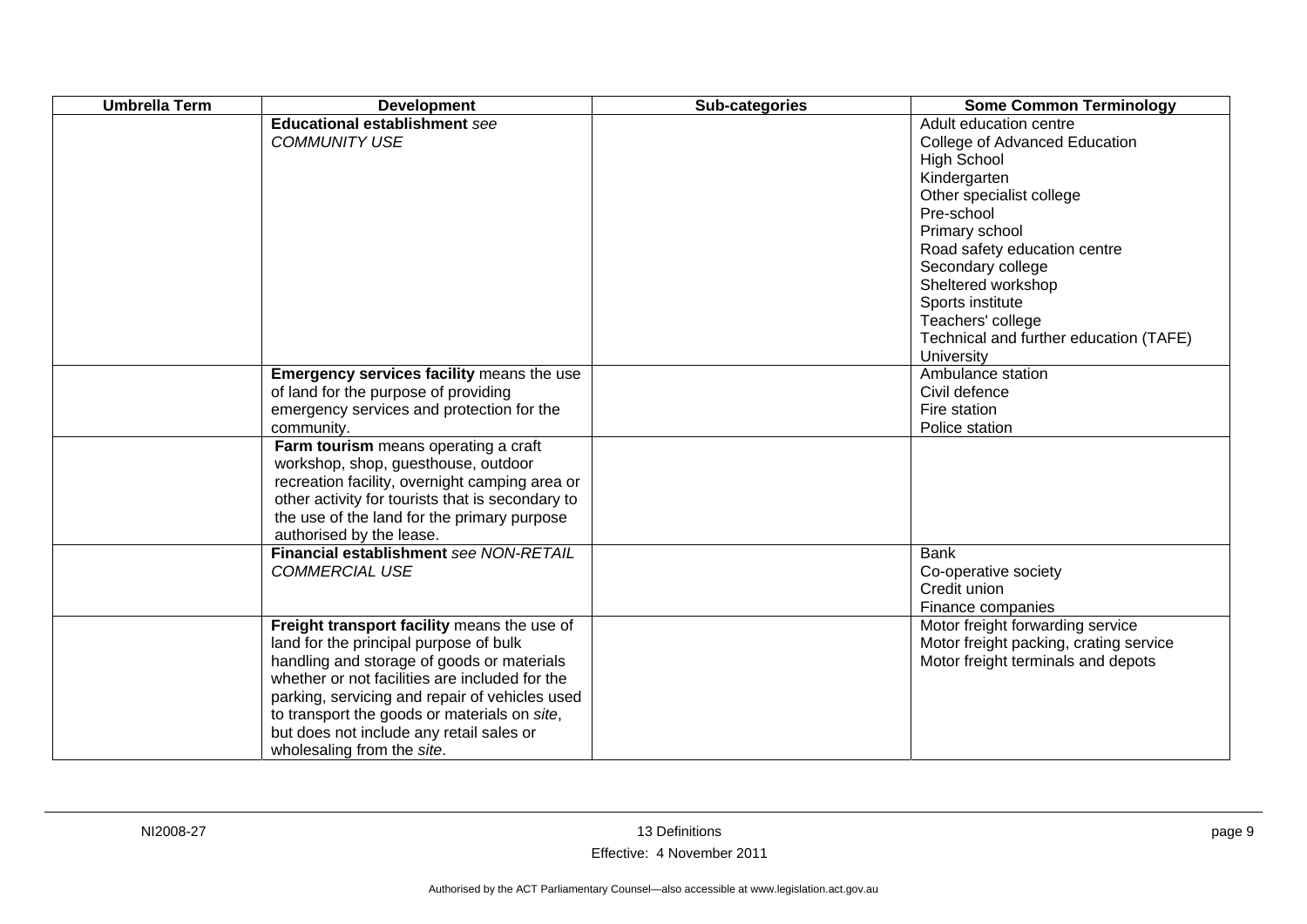| <b>Umbrella Term</b> | <b>Development</b>                                | Sub-categories | <b>Some Common Terminology</b> |
|----------------------|---------------------------------------------------|----------------|--------------------------------|
|                      | Funeral parlour means the use of land by          |                |                                |
|                      | an undertaker in the carrying out of that         |                |                                |
|                      | profession. The term includes all ancillary       |                |                                |
|                      | uses such as a funeral chapel and office.         |                |                                |
|                      | General industry means an <i>industry</i> , not   |                |                                |
|                      | being a light, hazardous, offensive or mining     |                |                                |
|                      | industry, in which the processes carried on,      |                |                                |
|                      | the transportation involved or the machinery      |                |                                |
|                      | or materials used have the potential to           |                |                                |
|                      | interfere with the amenity of the locality by     |                |                                |
|                      | reason of noise, vibration, smell, fumes,         |                |                                |
|                      | smoke, vapour, steam, soot, ash, dust,            |                |                                |
|                      | waste water, waste products, grit, oil or         |                |                                |
|                      | otherwise.                                        |                |                                |
|                      | Group or organised camp means the use             |                | Church camp                    |
|                      | of land for the purpose of providing short        |                | Outward Bound camp             |
|                      | term share accommodation and recreation           |                | Religious retreat              |
|                      | facilities by a body of persons associated        |                | School camp                    |
|                      | together for the physical, cultural, spiritual or |                | Scout, Guide camp              |
|                      | intellectual welfare of the community.            |                | YMCA camp                      |
|                      |                                                   |                | Youth camp                     |
|                      | <b>Guest house see COMMERCIAL</b>                 |                | Chalet                         |
|                      | <b>ACCOMMODAITON USE</b>                          |                | Farmstead accommodation        |
|                      |                                                   |                | Tourist lodge                  |
|                      |                                                   |                | Youth hostel                   |
|                      | Habitable suite see Single dwelling housing       |                | <b>Granny Flat</b>             |
|                      | Hazardous industry means an industry, not         |                | Chemical factory               |
|                      | being a general, light, offensive or mining       |                | Gas works                      |
|                      | industry, which by reason of the process          |                | Liquid fuel depot              |
|                      | involved, or the method of manufacture of         |                | Petroleum refining             |
|                      | the materials used or produced represents a       |                |                                |
|                      | significant source of hazard to human health      |                |                                |
|                      | or life or property, for any reason.              |                |                                |
|                      | Hazardous waste facility means the use of         |                |                                |
|                      | land for the collection, storage, treatment or    |                |                                |
|                      | disposal of hazardous waste.                      |                |                                |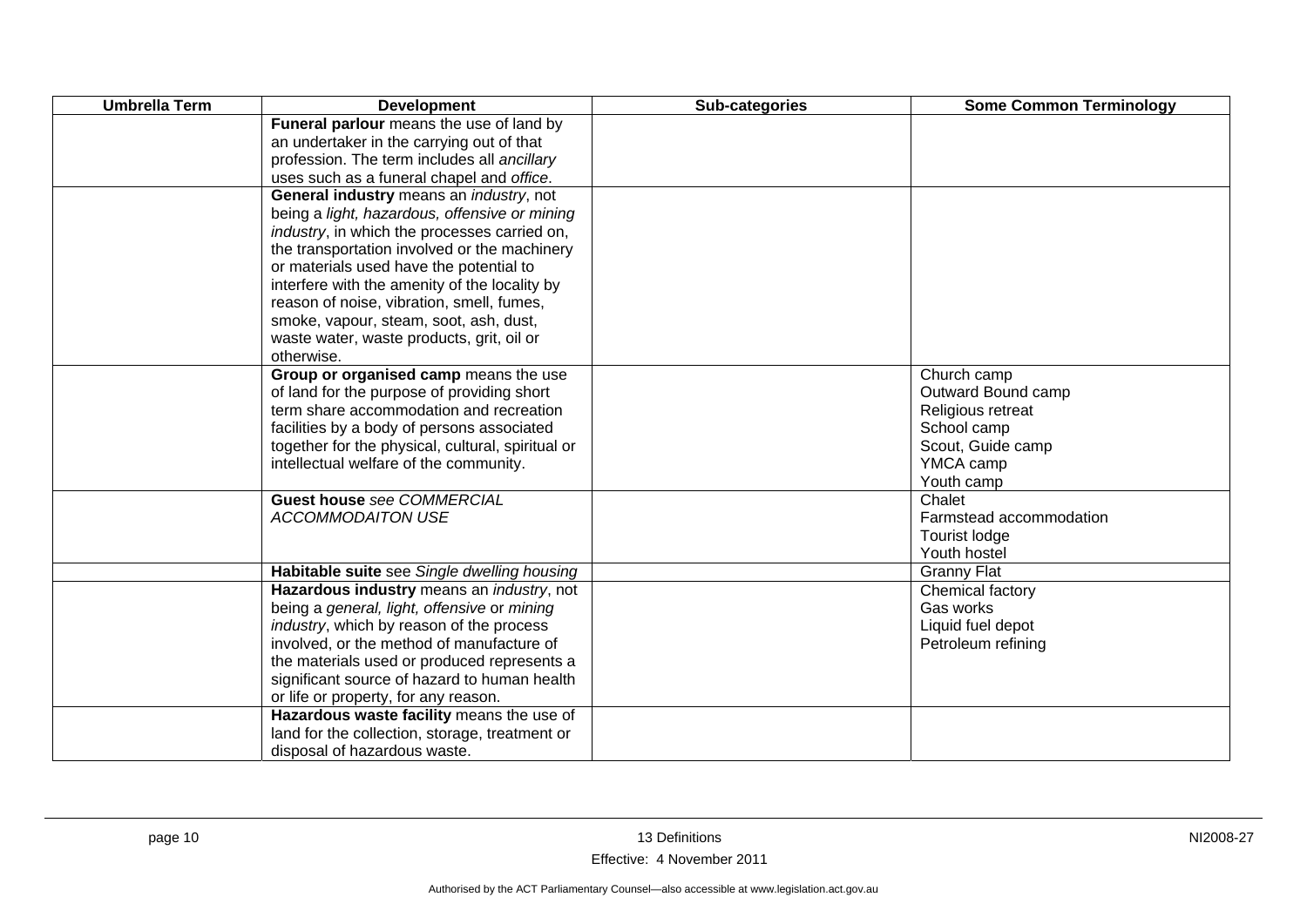| <b>Umbrella Term</b> | <b>Development</b>                              | Sub-categories | <b>Some Common Terminology</b>        |
|----------------------|-------------------------------------------------|----------------|---------------------------------------|
|                      | Health facility see COMMUNITY USE               |                | Baby health clinic                    |
|                      |                                                 |                | Consulting room                       |
|                      |                                                 |                | Dental clinic                         |
|                      |                                                 |                | Dental surgery                        |
|                      |                                                 |                | Doctor's surgery                      |
|                      |                                                 |                | Family planning clinic                |
|                      |                                                 |                | First aid station                     |
|                      |                                                 |                | Health centre                         |
|                      |                                                 |                | Medical centre/clinic                 |
|                      |                                                 |                | Optician                              |
|                      |                                                 |                | Veterinary day clinic                 |
|                      |                                                 |                | X-Ray centre                          |
|                      | Helicopter landing facility see Airport         |                |                                       |
|                      | Home business means the use of a                |                |                                       |
|                      | residential lease for carrying on a profession, |                |                                       |
|                      | trade, occupation or calling on the land.       |                |                                       |
|                      | Horticulture see Agriculture                    |                | Hydroponics                           |
|                      |                                                 |                | Market garden                         |
|                      |                                                 |                | Orchard                               |
|                      |                                                 |                | Plant nursery (excluding retail plant |
|                      |                                                 |                | nursery)                              |
|                      | Hospital see COMMUNITY USE                      |                |                                       |
|                      | <b>Hotel see COMMERCIAL</b>                     |                |                                       |
|                      | ACCOMMODATION USE                               |                |                                       |
|                      | Hydro-electric power generation means           |                |                                       |
|                      | the regulation and diversion of streamflow for  |                |                                       |
|                      | the purpose of generating electric power.       |                |                                       |
|                      | Incineration facility means the use of land     |                |                                       |
|                      | for the disposal of waste by burning.           |                |                                       |
|                      | Indoor entertainment facility means the         |                | Amusement arcade                      |
|                      | use of land for entertainment where such use    |                | Casino                                |
|                      | is primarily indoors.                           |                | Cinema                                |
|                      |                                                 |                | Commercial theatre                    |
|                      |                                                 |                | Concert hall                          |
|                      |                                                 |                | Dance hall                            |
|                      |                                                 |                | Discotheque                           |
|                      |                                                 |                | Music hall                            |
|                      |                                                 |                | Night club                            |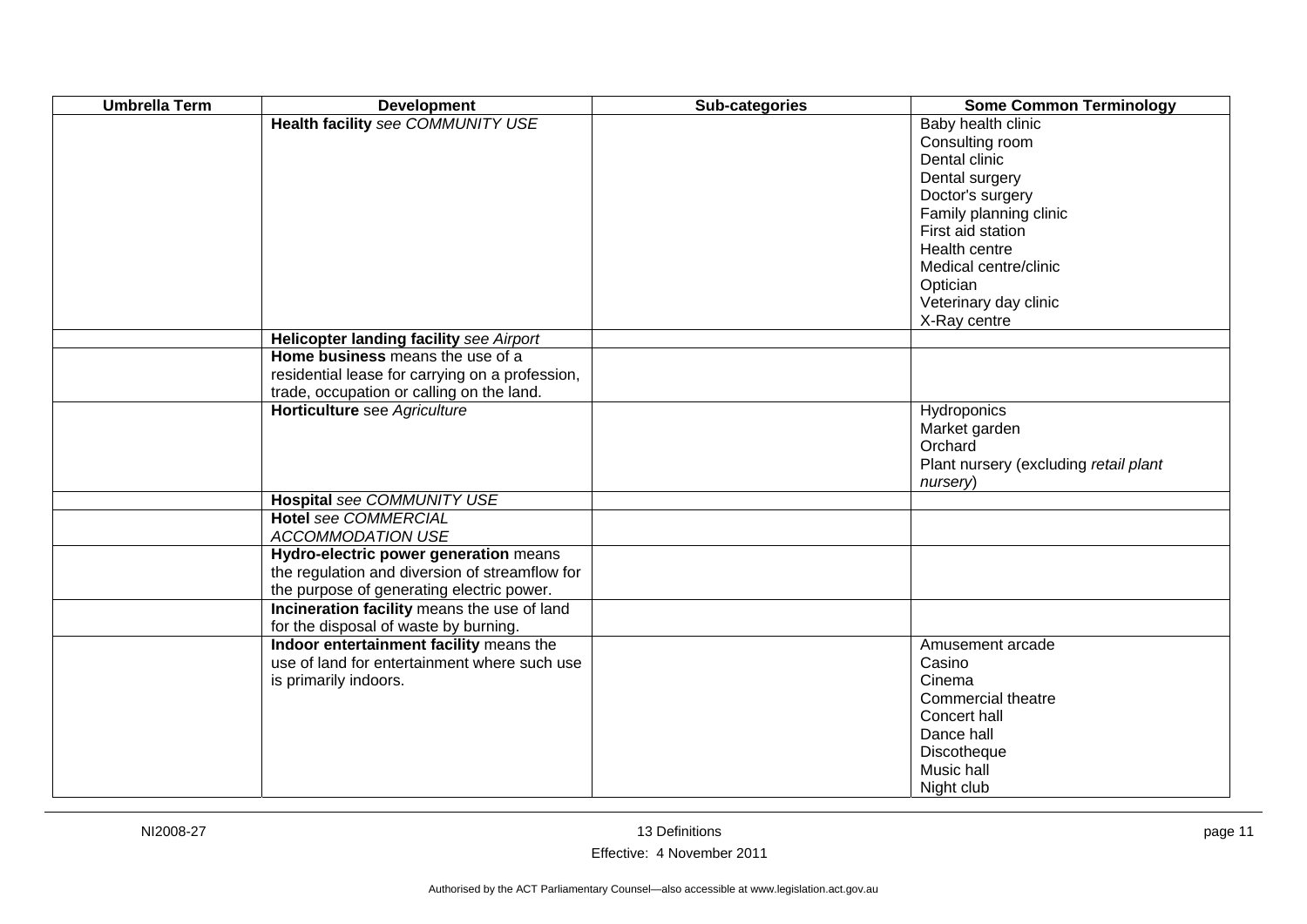| <b>Umbrella Term</b> | <b>Development</b>                                                                                                                                                                                                                                                                                                                                                                                                                                                                      | Sub-categories | <b>Some Common Terminology</b>                                                                                                                                                                                      |
|----------------------|-----------------------------------------------------------------------------------------------------------------------------------------------------------------------------------------------------------------------------------------------------------------------------------------------------------------------------------------------------------------------------------------------------------------------------------------------------------------------------------------|----------------|---------------------------------------------------------------------------------------------------------------------------------------------------------------------------------------------------------------------|
|                      | Indoor recreation facility means the use of<br>land for sporting activities where such use is<br>primarily indoors.                                                                                                                                                                                                                                                                                                                                                                     |                | Fitness centre<br>Gymnasium<br>Indoor sports stadium<br>Indoor swimming pool<br>Squash court                                                                                                                        |
|                      | Industrial trades means the use of land for<br>the selling, hiring or servicing of goods or<br>materials for industrial, agricultural,<br>construction, transport or like purposes<br>where:<br>a) a large area for handling, storage or<br>display is required; and/or<br>b) the activity carried out has the potential<br>to have an environmental impact similar<br>to <i>industry</i> in terms of traffic and parking<br>generation, noise and air pollution, and<br>visual impact. |                | Agricultural supplier<br>Agricultural machinery sales and service<br>Builders' supplies<br>Display of building materials<br>Industrial machinery sales and service<br>Timber yard<br>Vehicle repair and maintenance |
|                      | Industry means the use of land for the<br>principal purpose of manufacturing,<br>assembling, altering, repairing, renovating,<br>ornamenting, finishing, cleaning, washing,<br>winning of minerals, dismantling, processing,<br>or adapting of any goods or any articles.                                                                                                                                                                                                               |                |                                                                                                                                                                                                                     |
|                      | Landfill site means the use of land for the<br>permanent depositing of waste within the<br>ground.                                                                                                                                                                                                                                                                                                                                                                                      |                |                                                                                                                                                                                                                     |
|                      | Land management facility means the use<br>of land for land management or the storage<br>of any plant, machinery or materials used in<br>the course of land management, whether or<br>not facilities are included for the parking,<br>servicing and repair of plant or machinery.                                                                                                                                                                                                        |                | <b>Bushfire fighting facility</b><br>Forest depot<br>Land management depot<br>Ranger station<br>Visitor information centre                                                                                          |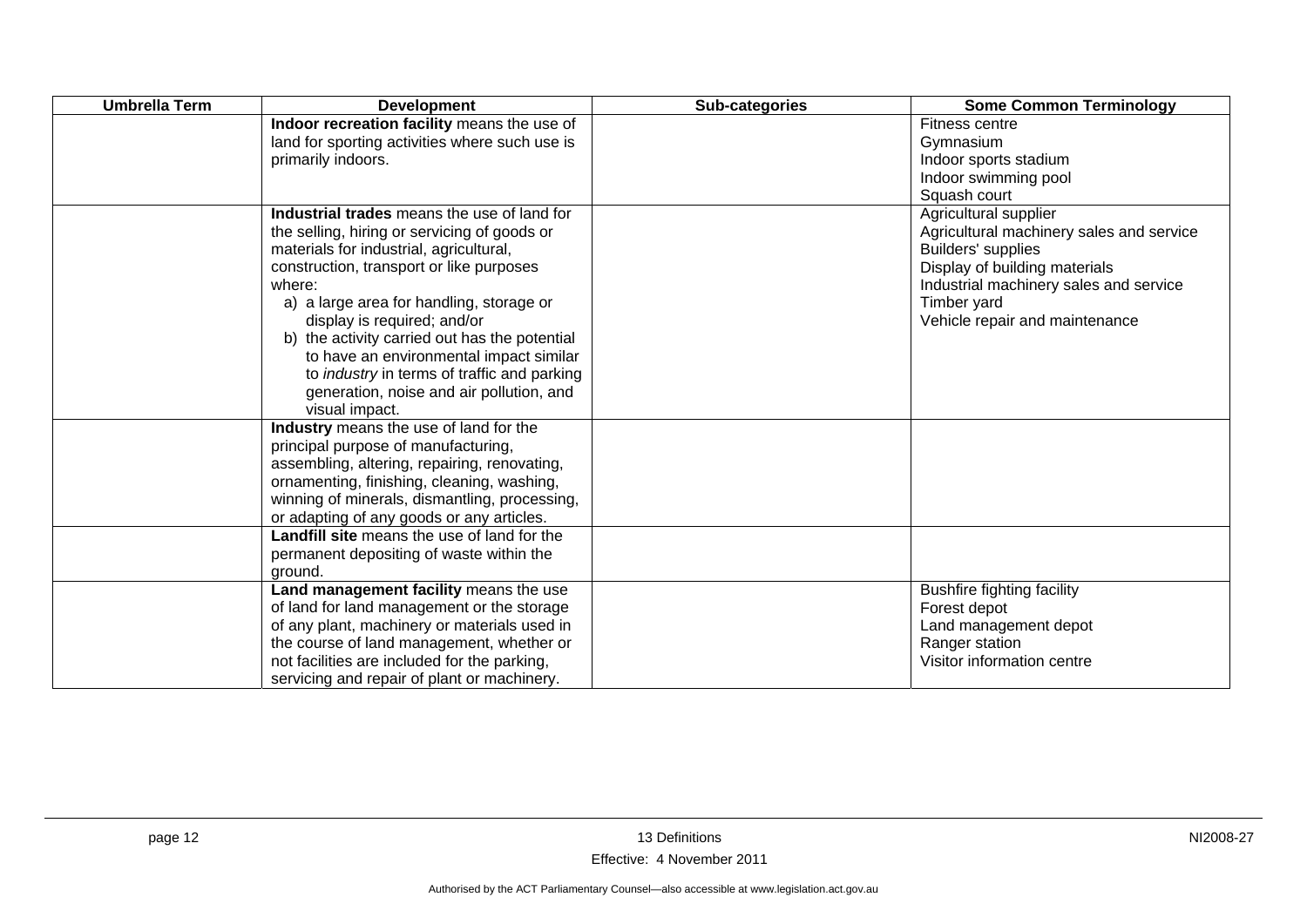| <b>Umbrella Term</b> | <b>Development</b>                                                    | Sub-categories | <b>Some Common Terminology</b> |
|----------------------|-----------------------------------------------------------------------|----------------|--------------------------------|
|                      | Light industry means an <i>industry</i> , not being                   |                |                                |
|                      | a general, offensive, hazardous or mining                             |                |                                |
|                      | industry, in which the processes carried on,                          |                |                                |
|                      | the transportation involved or the machinery                          |                |                                |
|                      | or materials used do not interfere with the                           |                |                                |
|                      | amenity of the locality by reason of noise,                           |                |                                |
|                      | vibration, smell, fumes, smoke, vapour,                               |                |                                |
|                      | steam, soot, ash, dust, waste water, waste                            |                |                                |
|                      | products, grit, oil or otherwise. The use                             |                |                                |
|                      | includes a craft workshop.                                            |                |                                |
|                      | Liquid fuel depot means the use of land for                           |                |                                |
|                      | the bulk storage or wholesale distribution of                         |                |                                |
|                      | petrol, oil, petroleum products or other                              |                |                                |
|                      | inflammable liquids or the retail distribution of                     |                |                                |
|                      | drums containing petrol, oil, petroleum                               |                |                                |
|                      | products or other inflammable liquids.                                |                |                                |
|                      | Major electrical sub-station see MAJOR<br><b>UTILITY INSTALLATION</b> |                |                                |
|                      |                                                                       |                |                                |
|                      | Major gross pollutant trap see MAJOR<br><b>UTILITY INSTALLATION</b>   |                |                                |
|                      | Major pump station see MAJOR UTILITY                                  |                |                                |
|                      | <b>INSTALLATION</b>                                                   |                |                                |
|                      | Major road see MAJOR UTILITY                                          |                | Arterial road                  |
|                      | <b>INSTALLATION</b>                                                   |                | Distributor road               |
|                      |                                                                       |                | Freeway                        |
|                      |                                                                       |                | Highway                        |
|                      |                                                                       |                | Parkway                        |
|                      | Major service conduits see MAJOR                                      |                |                                |
|                      | <b>UTILITY INSTALLATION</b>                                           |                |                                |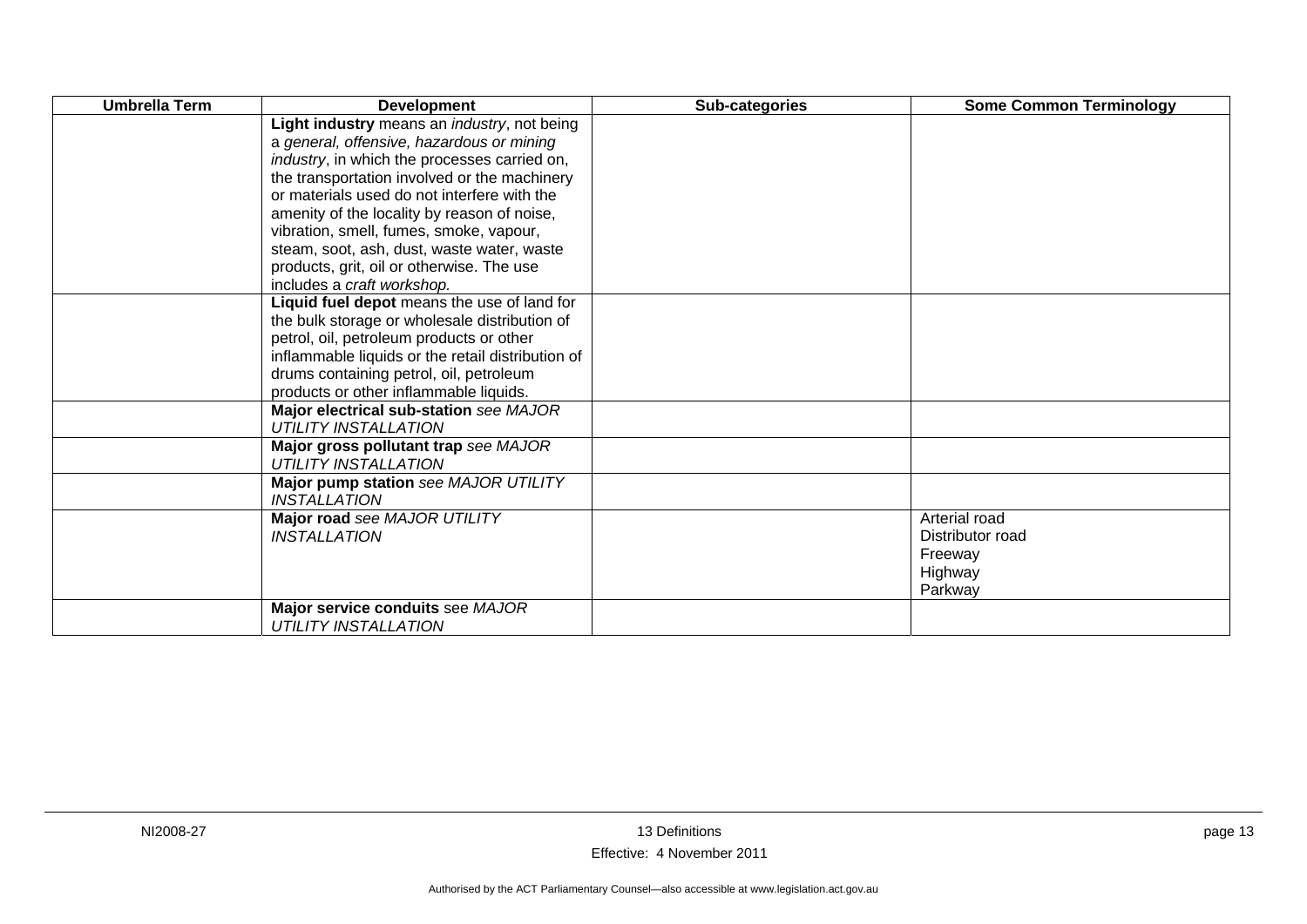| <b>MAJOR UTILITY</b><br>Distribution reservoir means a storage<br><b>INSTALLATION</b><br>tank associated with the maintenance of                                                                                                                                                                                                                                                                                                                                                                                                                                                                                                                                                                                                                                                                                                                                                                                                                                                                                                                                                                                                                                                                                                                                                                                         | <b>Umbrella Term</b><br><b>Development</b> |
|--------------------------------------------------------------------------------------------------------------------------------------------------------------------------------------------------------------------------------------------------------------------------------------------------------------------------------------------------------------------------------------------------------------------------------------------------------------------------------------------------------------------------------------------------------------------------------------------------------------------------------------------------------------------------------------------------------------------------------------------------------------------------------------------------------------------------------------------------------------------------------------------------------------------------------------------------------------------------------------------------------------------------------------------------------------------------------------------------------------------------------------------------------------------------------------------------------------------------------------------------------------------------------------------------------------------------|--------------------------------------------|
| pressure and supply in the reticulated water<br>supply system.<br>Major electrical sub-station means<br>switching and transformer equipment<br>handling voltages greater than 66kV.<br>Major gross pollutant trap means an open<br>trap constructed on main drains to intercept<br>sediment and trash transported in<br>stormwater.<br>Major pump station means a pump station<br>having a capacity greater than 500 litres per<br>second in the case of water supply; 50 litres<br>per second in the case of sewage; or a<br>natural gas compression station operating at<br>greater than 1000 kPa pressure<br>Major road means a road identified within<br>the Transport Services Zone as shown on<br>the Territory Plan Map.<br>Major service conduits means the major<br>bulk water supply and reticulation mains<br>having a diameter equal to or greater than<br>675mm, trunk sewers having a diameter<br>equal to or greater than 750mm, stormwater<br>main drains having a diameter equal to or<br>greater than 900mm or comprising open<br>drains or waterways, transmission lines<br>having a voltage greater than 66kV, gas<br>mains having a diameter greater than<br>100mm, and major telecommunication cable<br>ducts having a width equal to or greater than<br>1000mm, coaxial cables, and optical fibre | cables.                                    |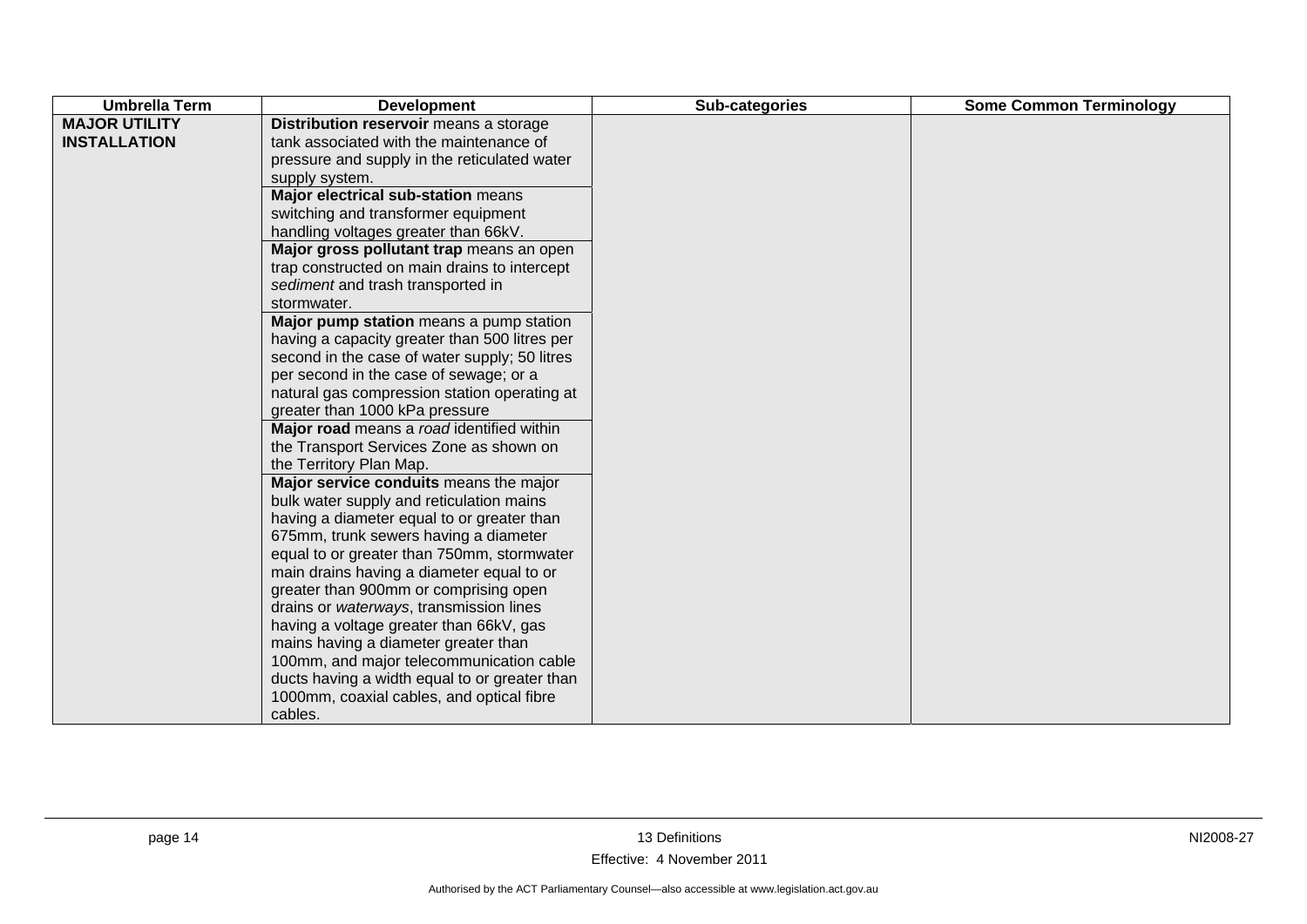| <b>Umbrella Term</b>                        | <b>Development</b>                                                                                                                                                                                                                                                                                                                                                                                                                                                                                                                                                                                                                                                                                                                                                                                                                                                                  | Sub-categories | <b>Some Common Terminology</b> |
|---------------------------------------------|-------------------------------------------------------------------------------------------------------------------------------------------------------------------------------------------------------------------------------------------------------------------------------------------------------------------------------------------------------------------------------------------------------------------------------------------------------------------------------------------------------------------------------------------------------------------------------------------------------------------------------------------------------------------------------------------------------------------------------------------------------------------------------------------------------------------------------------------------------------------------------------|----------------|--------------------------------|
| <b>MAJOR UTILITY</b><br><b>INSTALLATION</b> | Power generation station means<br>equipment and associated buildings<br>constructed for the generation of electricity<br>utilising gas, coal, renewable energy<br>technology or other fuel sources.<br>Treatment plant means a facility<br>constructed for the purposes of physical,<br>chemical or biological treatment of water<br>supply, sewage or stormwater.<br>Tunnel means an underground conduit<br>constructed by tunnelling methods for the<br>purposes of transporting water supply,<br>sewage or other services.<br>Urban lake, pond and/or retardation basin<br>means a dam constructed for the<br>impoundment of urban and rural runoff for<br>the purposes of landscape, recreation,<br>pollution control, or retardation of peak<br>stormflows.<br>Water storage dam means a dam<br>constructed for the purposes of impounding<br>water for water supply purposes. |                |                                |
|                                             | Mining industry means an <i>industry</i> , not<br>being a light, general, hazardous or offensive<br>industry, which extracts minerals, coal, oil,<br>gas or construction materials by such<br>processes as underground or open-cut<br>mining, quarrying, dredging, the operation of<br>wells or evaporation pans, or by recovery<br>from ore dumps or tailings, and includes<br>primary processing operations carried out at<br>or near mine sites as an integral part of the<br>mining operation.                                                                                                                                                                                                                                                                                                                                                                                  |                | Quarry                         |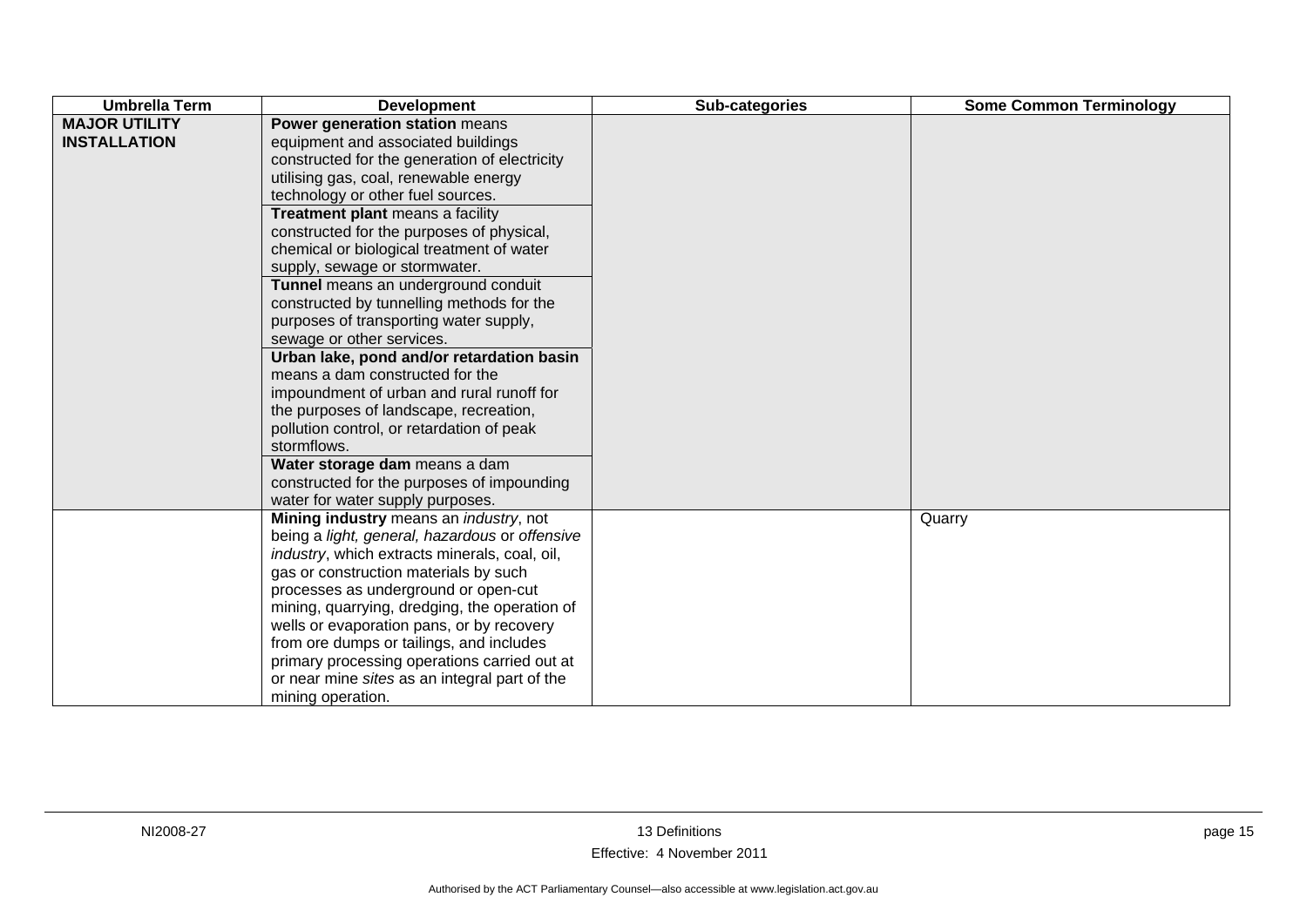| <b>Umbrella Term</b> | <b>Development</b>                           | Sub-categories | <b>Some Common Terminology</b> |
|----------------------|----------------------------------------------|----------------|--------------------------------|
|                      | Minor service reticulation means the water   |                |                                |
|                      | supply, sewerage, stormwater and gas pipe    |                |                                |
|                      | reticulation, electricity lines and          |                |                                |
|                      | telecommunication cables which are           |                |                                |
|                      | normally located in road easements or        |                |                                |
|                      | easements within leases.                     |                |                                |
|                      | Minor use means the use of land for a        |                |                                |
|                      | purpose that is incidental to the use and    |                |                                |
|                      | development of land in the zone and          |                |                                |
|                      | includes but is not limited to open space;   |                |                                |
|                      | public car parking; community path systems;  |                |                                |
|                      | minor service reticulation; other utility    |                |                                |
|                      | services that do not exclude other uses from |                |                                |
|                      | the land; public roads (other than major     |                |                                |
|                      | roads); street furniture and the like.       |                |                                |
|                      | Mobile home means a dwelling capable of      |                |                                |
|                      | being transfered and re-erected from place   |                |                                |
|                      | to place (whether on wheels or not).         |                |                                |
|                      | Mobile home park means the use of land to    |                |                                |
|                      | accommodate mobile homes or caravans,        |                |                                |
|                      | whether temporary or permanent, and          |                |                                |
|                      | includes amenity buildings used for the      |                |                                |
|                      | personal comfort or convenience of or        |                |                                |
|                      | enjoyment of leisure by persons using a      |                |                                |
|                      | mobile home or caravan for residential       |                |                                |
|                      | accommodation in the mobile home park,       |                |                                |
|                      | and may include a caravan park/camping       |                |                                |
|                      | ground.                                      |                |                                |
|                      | <b>Motel see COMMERCIAL</b>                  |                |                                |
|                      | <b>ACCOMMODATION USE</b>                     |                |                                |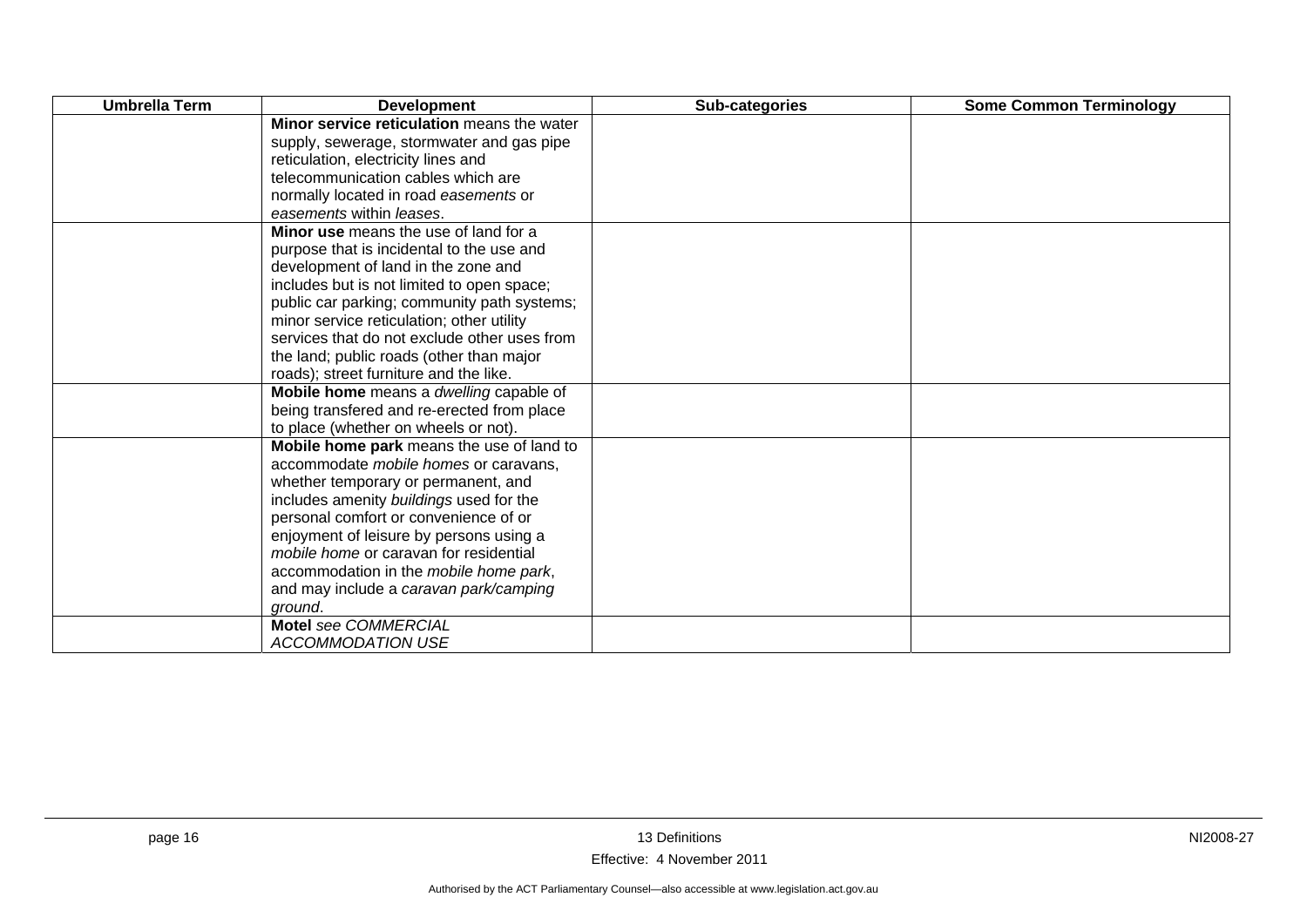| <b>Umbrella Term</b>                       | <b>Development</b>                                                                                                                                                                                                                                                                                                                                        | Sub-categories                                                                                                                                                                                                                                                                                                                                                                                                                                                                                                                                                                                                                                                                                                                                 | <b>Some Common Terminology</b>                                                        |
|--------------------------------------------|-----------------------------------------------------------------------------------------------------------------------------------------------------------------------------------------------------------------------------------------------------------------------------------------------------------------------------------------------------------|------------------------------------------------------------------------------------------------------------------------------------------------------------------------------------------------------------------------------------------------------------------------------------------------------------------------------------------------------------------------------------------------------------------------------------------------------------------------------------------------------------------------------------------------------------------------------------------------------------------------------------------------------------------------------------------------------------------------------------------------|---------------------------------------------------------------------------------------|
|                                            | Multi-unit housing see RESIDENTIAL USE                                                                                                                                                                                                                                                                                                                    | Apartment means a dwelling located within<br>a building containing two or more dwellings<br>and which is not an attached house.<br>Attached house means a dwelling within a<br>building containing two or more dwellings<br>where each dwelling has within its curtilage<br>open space at ground level and private<br>access for the exclusive use of the<br>occupants of the dwelling.<br>Dual occupancy housing means the use<br>of land that was originally used or leased<br>for the purposes of single dwelling housing<br>for two dwellings.<br>Triple occupancy housing means the use<br>of land that was originally used or leased<br>for the purposes of single dwelling housing<br>or dual occupancy housing for three<br>dwellings. | apartments<br>cluster housing<br>multi-dwelling development<br>multi-unit development |
|                                            | Municipal depot means the use of land for<br>the storage of any plant, machinery or<br>materials used in the course of a municipal<br>undertaking, whether or not facilities are<br>included for the parking, servicing and repair<br>of plant or machinery.                                                                                              |                                                                                                                                                                                                                                                                                                                                                                                                                                                                                                                                                                                                                                                                                                                                                | Bus depot<br>Parks maintenance depot<br>Street cleaning depot<br>Works depot          |
|                                            | Nature conservation area means an area<br>set apart for the purpose of the conservation<br>or preservation of natural and/or cultural<br>values.                                                                                                                                                                                                          |                                                                                                                                                                                                                                                                                                                                                                                                                                                                                                                                                                                                                                                                                                                                                |                                                                                       |
| <b>NON RETAIL</b><br><b>COMMERCIAL USE</b> | Business agency means the use of land for<br>the purpose of providing a commercial<br>service directly and regularly to the public.<br>Financial establishment means the use of<br>land for the primary purpose of providing<br>finance, investing money, and providing<br>services to lenders, borrowers and investors<br>on a direct and regular basis. |                                                                                                                                                                                                                                                                                                                                                                                                                                                                                                                                                                                                                                                                                                                                                |                                                                                       |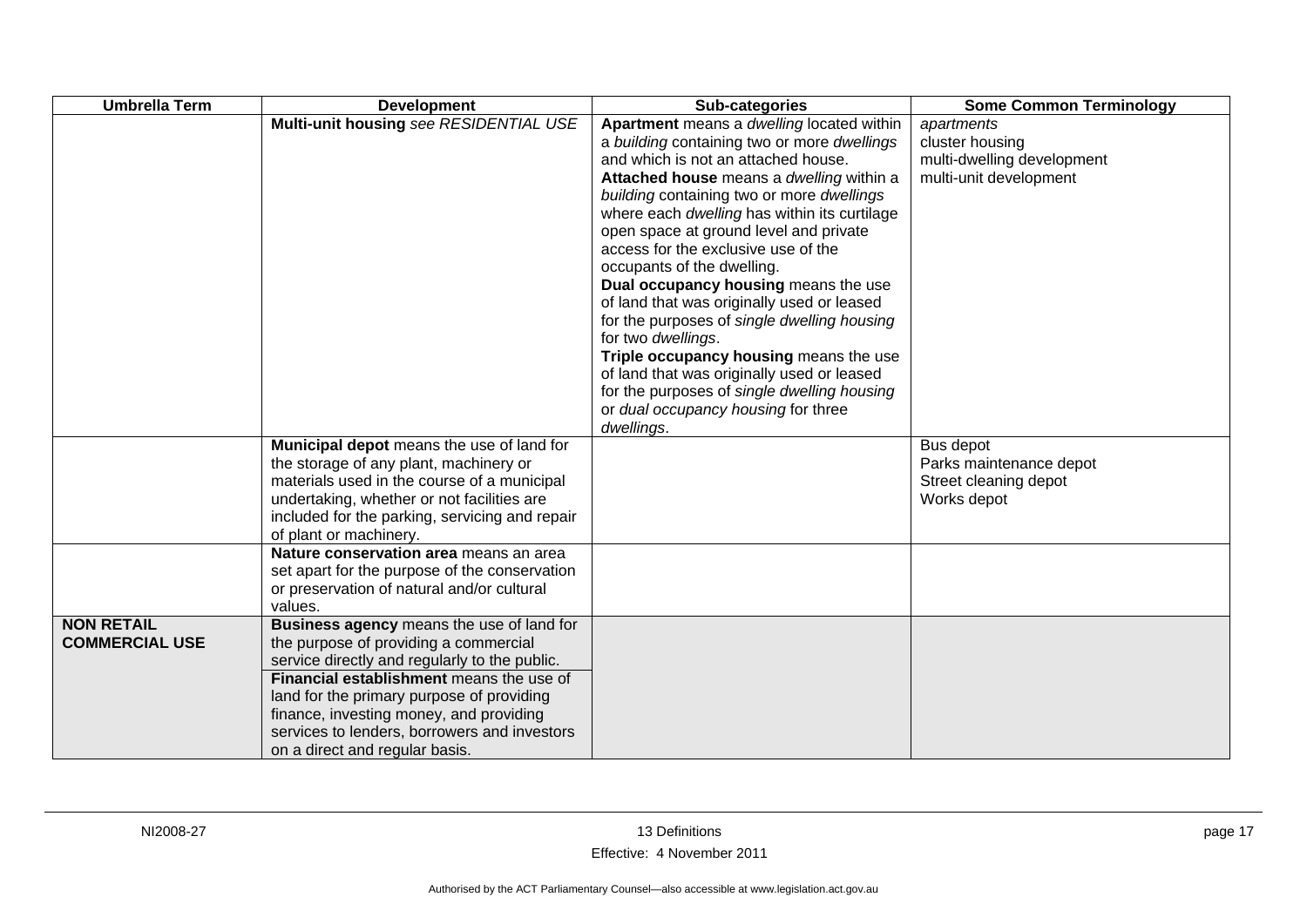| <b>Umbrella Term</b>                       | <b>Development</b>                                                                                                                                                                                                                                                                                                                                                                                                                                                                                                                                                      | Sub-categories                                                                                                                                                      | <b>Some Common Terminology</b>                                                                                     |
|--------------------------------------------|-------------------------------------------------------------------------------------------------------------------------------------------------------------------------------------------------------------------------------------------------------------------------------------------------------------------------------------------------------------------------------------------------------------------------------------------------------------------------------------------------------------------------------------------------------------------------|---------------------------------------------------------------------------------------------------------------------------------------------------------------------|--------------------------------------------------------------------------------------------------------------------|
| <b>NON RETAIL</b><br><b>COMMERCIAL USE</b> | Office means the use of land for the purpose<br>of administration, clerical, technical,<br>professional or like business activities,<br>including a government office, which does<br>not include dealing with members of the<br>public on a direct and regular basis except<br>where this is ancillary to the main purpose of<br>the office.<br>Public agency means the use of land for the<br>purpose of providing a public service directly<br>and regularly to the public and includes a<br>government agency, which provides a<br>commercial service to the public. |                                                                                                                                                                     |                                                                                                                    |
|                                            | Offensive industry means an industry, not<br>being a general, hazardous, light or mining<br>industry, which by reason of the process<br>involved or the method of manufacture or the<br>nature of the materials or goods used,<br>produced or stored requires to be isolated<br>from other buildings, when all measures to<br>reduce or minimise impact have been<br>employed.                                                                                                                                                                                          |                                                                                                                                                                     | Abattoir<br>Saw mill                                                                                               |
|                                            | Office see NON-RETAIL COMMERCIAL<br><b>USE</b>                                                                                                                                                                                                                                                                                                                                                                                                                                                                                                                          | Chancellery means an office attached to<br>an embassy, high commission, consulate,<br>legation or diplomatic residence which is<br>specifically for diplomatic use. | Chancellery<br>Departmental offices<br>Private sector offices<br>Professional suite<br>Statutory authority offices |
|                                            | <b>Outdoor education establishment means</b><br>the use of land for an education centre for<br>children or adults where the primary focus is<br>on the natural and/or cultural resources of<br>the area. It may include a residence where<br>this is necessary for the protection or<br>management of the primary facility.                                                                                                                                                                                                                                             |                                                                                                                                                                     |                                                                                                                    |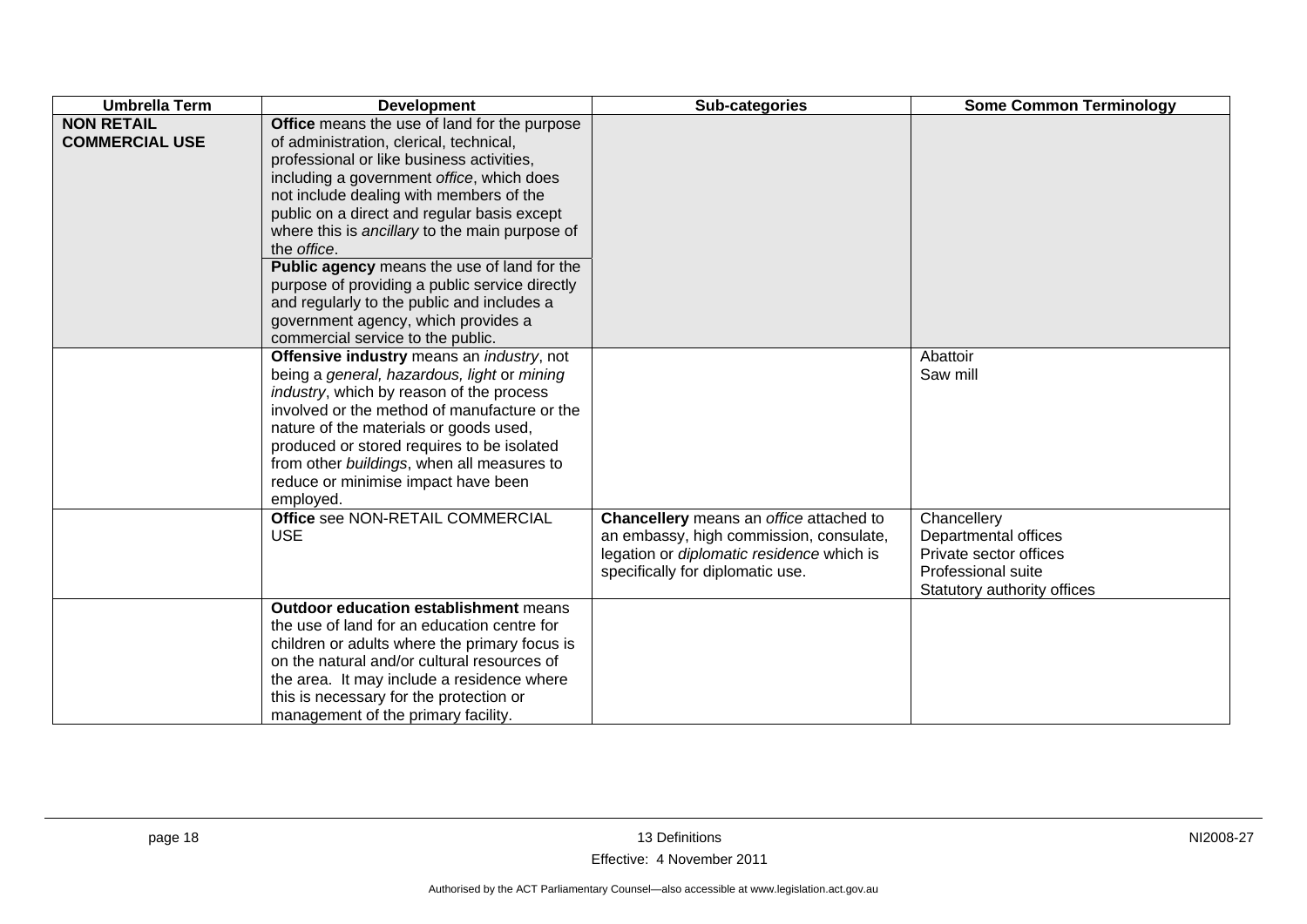| <b>Umbrella Term</b> | <b>Development</b>                                                                                                                                                                                               | Sub-categories | <b>Some Common Terminology</b>                                                                                                                                                                                                                                                                                                                                                                                                               |
|----------------------|------------------------------------------------------------------------------------------------------------------------------------------------------------------------------------------------------------------|----------------|----------------------------------------------------------------------------------------------------------------------------------------------------------------------------------------------------------------------------------------------------------------------------------------------------------------------------------------------------------------------------------------------------------------------------------------------|
|                      | Outdoor recreation facility means the use<br>of land for a recreation facility serving the<br>sporting or recreational needs of people<br>where the activities are undertaken<br>predominantly outdoors.         |                | Archery<br>Bowling green<br><b>BMX</b> track<br>Community garden<br>Croquet green<br>Enclosed oval<br>Equestrian facility<br>Golf course<br>Grass, Snow ski run<br>Model aviation/aero modelling<br>Motor bike, Mini-Bike track<br>Motor racing track<br>Netball court<br>Racecourse, Trotting track<br>Showground<br>Skate board arena<br>Sporting rifle range<br>Sportsground<br>Stadium, arena<br>Swimming pool (outdoor)<br>Tennis court |
|                      |                                                                                                                                                                                                                  |                | Velodrome                                                                                                                                                                                                                                                                                                                                                                                                                                    |
|                      | <b>Outbuilding</b> see Ancillary use                                                                                                                                                                             |                |                                                                                                                                                                                                                                                                                                                                                                                                                                              |
|                      | Overnight camping area means the use of<br>land for holiday and recreational purposes<br>which involves primarily the setting up and<br>use of tents for overnight accommodation<br>which is open to public use. |                |                                                                                                                                                                                                                                                                                                                                                                                                                                              |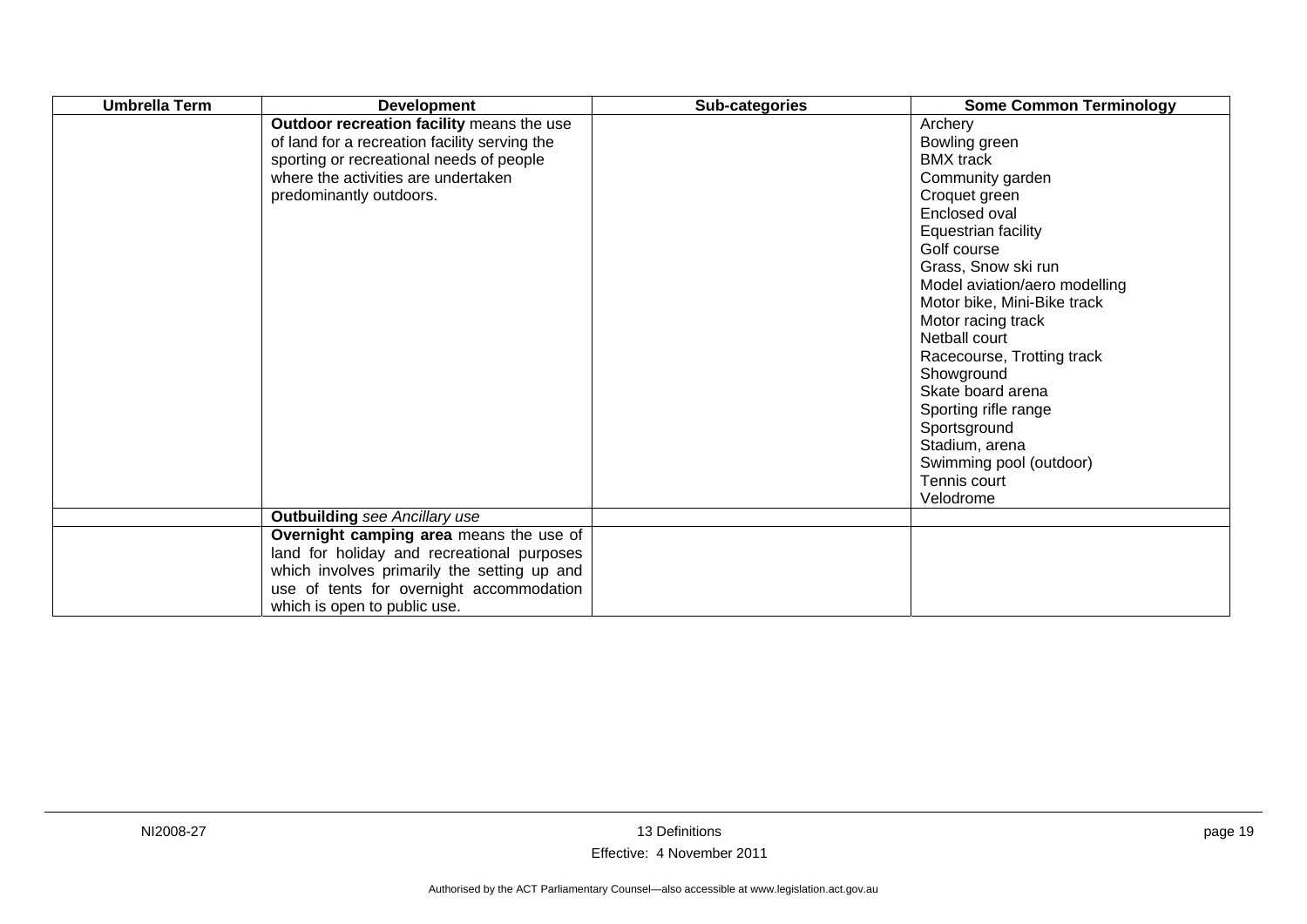| <b>Umbrella Term</b> | <b>Development</b>                                                                                                                                                                                                                                                                                                                                                                                                                                                                                                                                   | Sub-categories | <b>Some Common Terminology</b>                                                                                                                                                                          |
|----------------------|------------------------------------------------------------------------------------------------------------------------------------------------------------------------------------------------------------------------------------------------------------------------------------------------------------------------------------------------------------------------------------------------------------------------------------------------------------------------------------------------------------------------------------------------------|----------------|---------------------------------------------------------------------------------------------------------------------------------------------------------------------------------------------------------|
|                      | <b>Parkland</b> means the use of land for<br>recreation, conservation or amenity purposes<br>and includes facilities for the enjoyment and<br>convenience of the public, such as kiosks,<br>car parks, shelters, pavilions, public toilets<br>and the like. The term also includes the use<br>of the land for the management of<br>stormwater drainage, for community paths<br>and landscape buffers, and for other minor<br>utility purposes where such uses can be<br>integrated into the open space system. It has<br>unrestricted public access. |                | Botanic gardens and public arboretum<br>Hilltop reserve<br>Lake, rivershore reserve<br>Picnic area<br>Playground<br>Public park<br>Public lookout<br>Recreational reserve<br>Regional park<br>Town park |
|                      | Pedestrian plaza means an open or<br>sheltered area other than part of a building,<br>used principally for free pedestrian<br>movement in which vehicular traffic is<br>forbidden or limited.                                                                                                                                                                                                                                                                                                                                                        |                |                                                                                                                                                                                                         |
|                      | <b>Personal service see SHOP</b>                                                                                                                                                                                                                                                                                                                                                                                                                                                                                                                     |                | Dry cleaner<br>Hairdresser<br>Massage parlour<br>Photographer<br>Shoe repairer<br>Skin care                                                                                                             |
|                      | Place of assembly means the use of land<br>for gatherings of people to attend functions,<br>whether or not for the purposes of gain.                                                                                                                                                                                                                                                                                                                                                                                                                 |                | Auditorium<br>Convention centre<br><b>Exhibition hall</b><br>Reception rooms<br>Trade fair                                                                                                              |
|                      | Place of worship see COMMUNITY USE                                                                                                                                                                                                                                                                                                                                                                                                                                                                                                                   |                | Chapel<br>Church<br>Mosque<br>Shrine<br>Synagogue<br>Temple                                                                                                                                             |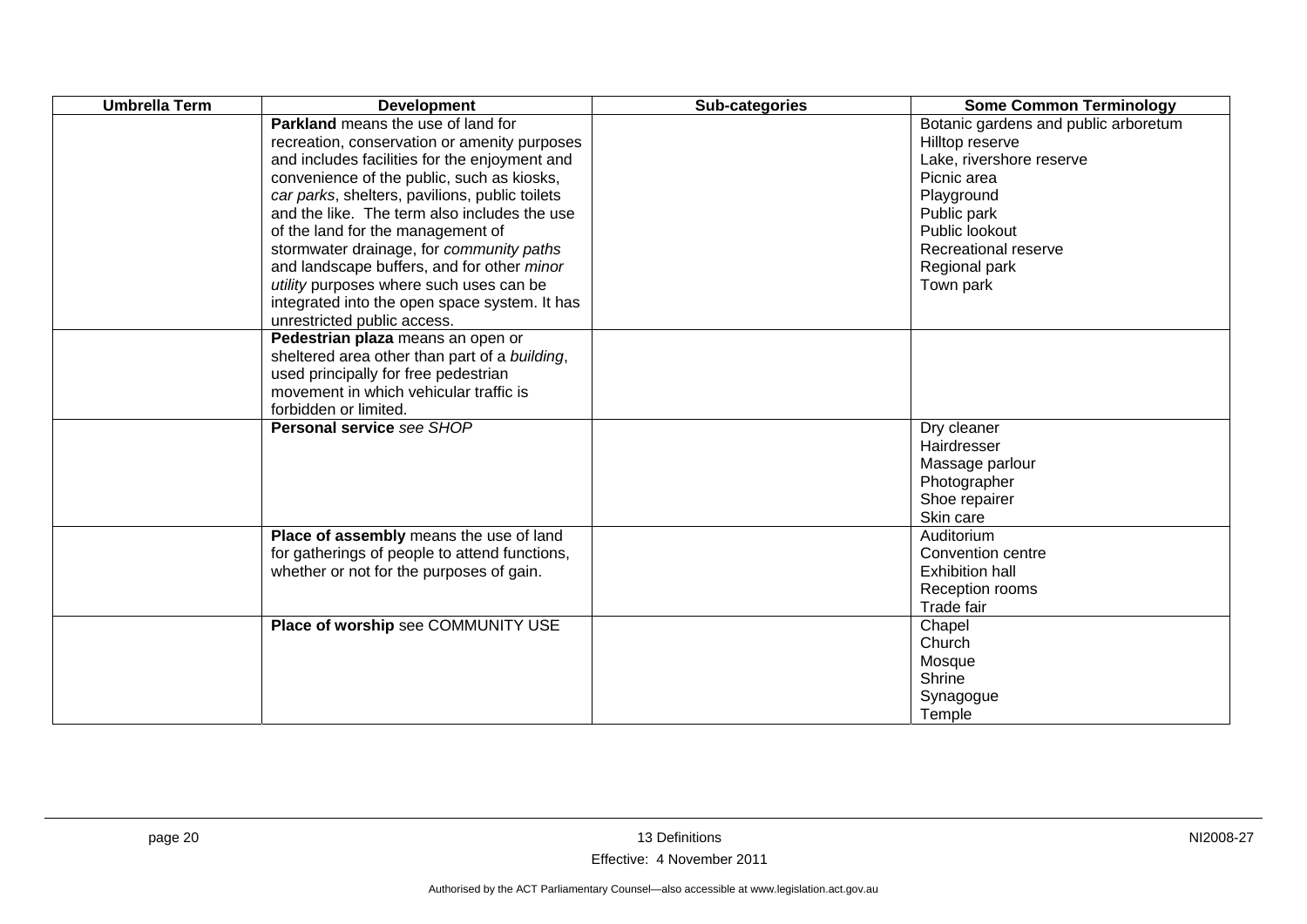| <b>Umbrella Term</b> | <b>Development</b>                             | Sub-categories                             | <b>Some Common Terminology</b> |
|----------------------|------------------------------------------------|--------------------------------------------|--------------------------------|
|                      | Plant and equipment hire establishment         |                                            |                                |
|                      | means the use of land where plant and          |                                            |                                |
|                      | equipment are stored, displayed and hired      |                                            |                                |
|                      | out or leased to persons for intermittent use, |                                            |                                |
|                      | but does not include premises used for the     |                                            |                                |
|                      | purposes of hiring home entertainment          |                                            |                                |
|                      | equipment, such as stereo sound systems,       |                                            |                                |
|                      | televisions, video cassette recorders, video   |                                            |                                |
|                      | tapes and the like.                            |                                            |                                |
|                      | Plantation forestry means the growing of       |                                            | Hardwood plantation forestry   |
|                      | trees in plantation form for the production of |                                            | Pine plantation                |
|                      | fibres, pulp, timber and logs, and including   |                                            |                                |
|                      | roads, tracks and break construction,          |                                            |                                |
|                      | cultivation, planting, fertilising, tending,   |                                            |                                |
|                      | harvesting and regeneration and associated     |                                            |                                |
|                      | facilities such as depots for storage of       |                                            |                                |
|                      | equipment, plants, materials and fuel, vehicle |                                            |                                |
|                      | workshops and garaging, fire fighting          |                                            |                                |
|                      | facilities and accommodation for               |                                            |                                |
|                      | administration and support staff.              |                                            |                                |
|                      | Playing field means the use of land for the    |                                            | Unfenced oval                  |
|                      | conduct of sports, athletics and games and     |                                            |                                |
|                      | includes facilities with such land for the     |                                            |                                |
|                      | enjoyment or convenience of the public such    |                                            |                                |
|                      | as kiosks, car parks, changing facilities,     |                                            |                                |
|                      | pavilions and the like. It has unrestricted    |                                            |                                |
|                      | public access.                                 |                                            |                                |
|                      | Power generation station see MAJOR             | Hydro-electric power generation means      |                                |
|                      | UTILITY INSTALLATION                           | the regulation and diversion of streamflow |                                |
|                      |                                                | for the purpose of generating electric     |                                |
|                      |                                                | power.                                     |                                |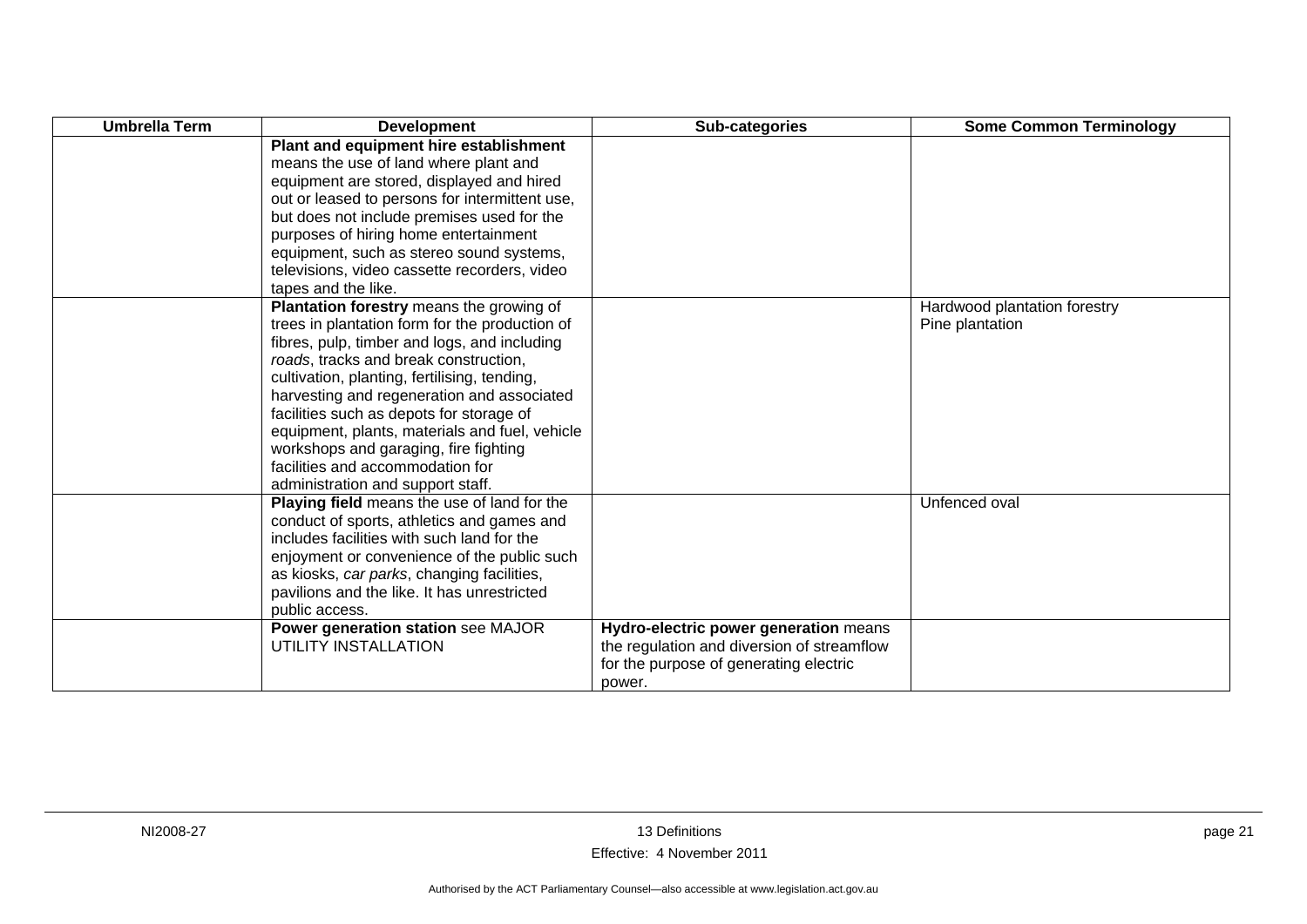| <b>Umbrella Term</b> | <b>Development</b>                                                                                                                                                                                                                                                                                                                                             | Sub-categories | <b>Some Common Terminology</b>                                                                                                                                             |
|----------------------|----------------------------------------------------------------------------------------------------------------------------------------------------------------------------------------------------------------------------------------------------------------------------------------------------------------------------------------------------------------|----------------|----------------------------------------------------------------------------------------------------------------------------------------------------------------------------|
|                      | <b>Produce market</b> means the use of land for<br>the sale from market buildings or stalls of<br>fruit and vegetables and other primary<br>produce and may include the sale of other<br>products, which complement this primary<br>purpose.                                                                                                                   |                | Fruit and vegetable stall                                                                                                                                                  |
|                      | Public agency see NON-RETAIL<br><b>COMMERCIAL USE</b>                                                                                                                                                                                                                                                                                                          |                | CES office<br><b>Community and Health Services</b><br>Departmental shopfront<br>Legal Aid office<br>Motor registry<br>Post office<br><b>Totalisator Agency Board (TAB)</b> |
|                      | Public transport facility means the use of<br>land for the assembly, transport or dispersal<br>of passengers travelling by any form of<br>public transport, whether or not such public<br>transport is provided by a public or private<br>agency, and excludes any facilities required<br>for the parking, and manoeuvring of any<br>public transport vehicle. |                | Bus interchange<br>Bus terminal (interstate)<br>Driver rest facility<br>Inter-town public transport route<br>Transport ticket services                                     |
|                      | Railway use means any of the following<br>uses:<br>a) a railway line for passenger and/or<br>freight movement;<br>b) a railway station;<br>c) a railway freight terminal; and/or<br>d) a railway equipment maintenance<br>depot;<br>and includes land and reservations of land<br>set aside for railway purposes.                                              |                |                                                                                                                                                                            |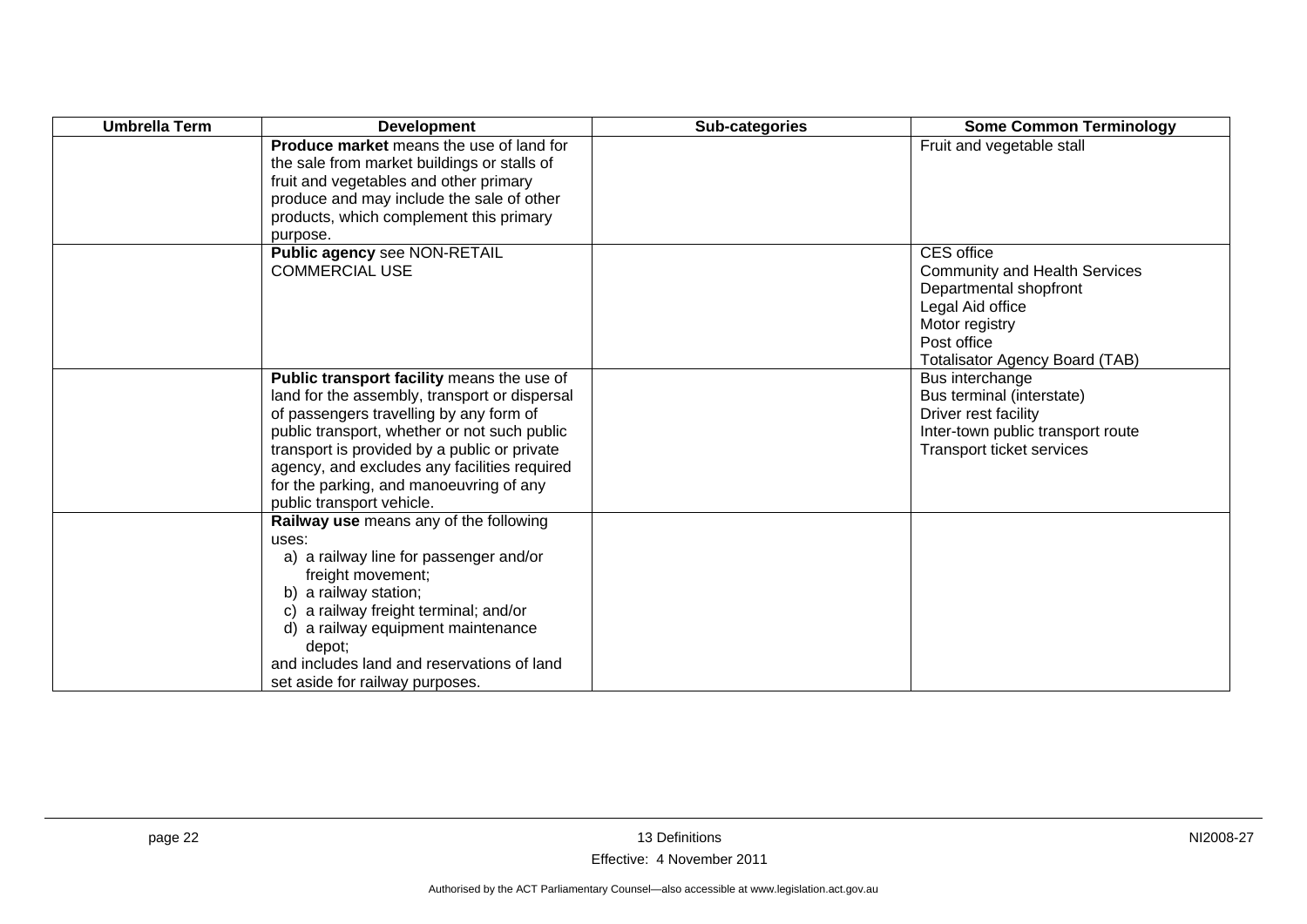| <b>Umbrella Term</b> | <b>Development</b>                                                                                                                                                                                                                                                                                                                                            | Sub-categories | <b>Some Common Terminology</b>                                                                                           |
|----------------------|---------------------------------------------------------------------------------------------------------------------------------------------------------------------------------------------------------------------------------------------------------------------------------------------------------------------------------------------------------------|----------------|--------------------------------------------------------------------------------------------------------------------------|
|                      | Recyclable materials collection means the<br>use of land for depositing and temporarily<br>storing discarded materials that are suitable<br>for recycling, such as paper, glass, clothing,<br>garden waste and plastics, which are to be<br>transported elsewhere for recycling.                                                                              |                |                                                                                                                          |
|                      | Recycling facility means the use of land for<br>depositing, storing, separating, dismantling,<br>salvaging, treating, renovating or<br>redistributing discarded materials and scrap<br>goods for use as recycled materials, such as<br>paper, glass, plastics, timber, garden and<br>food waste, metals, manufacturing off-cuts,<br>household goods and oils. |                | Composting facility<br>Motor vehicle wrecker's yard<br>Scrap metal dealer<br>Second-hand building materials yard         |
|                      | Religious associated use see<br><b>COMMUNITY USE</b>                                                                                                                                                                                                                                                                                                          |                | Church meeting hall<br>Convent<br>Monastery<br>Presbytery, Manse, Rectory<br>Priory                                      |
|                      | Relocatable unit see Single dwelling<br>housing                                                                                                                                                                                                                                                                                                               |                | <b>Granny Flat</b><br>Transportable Home                                                                                 |
|                      | <b>Residential Care Accommodation see</b><br><b>RESIDENTIAL USE</b>                                                                                                                                                                                                                                                                                           |                | nursing home,<br>hospice,<br>supported dwelling,<br>Special dwelling,<br>convalescent home.<br><b>Retirement Complex</b> |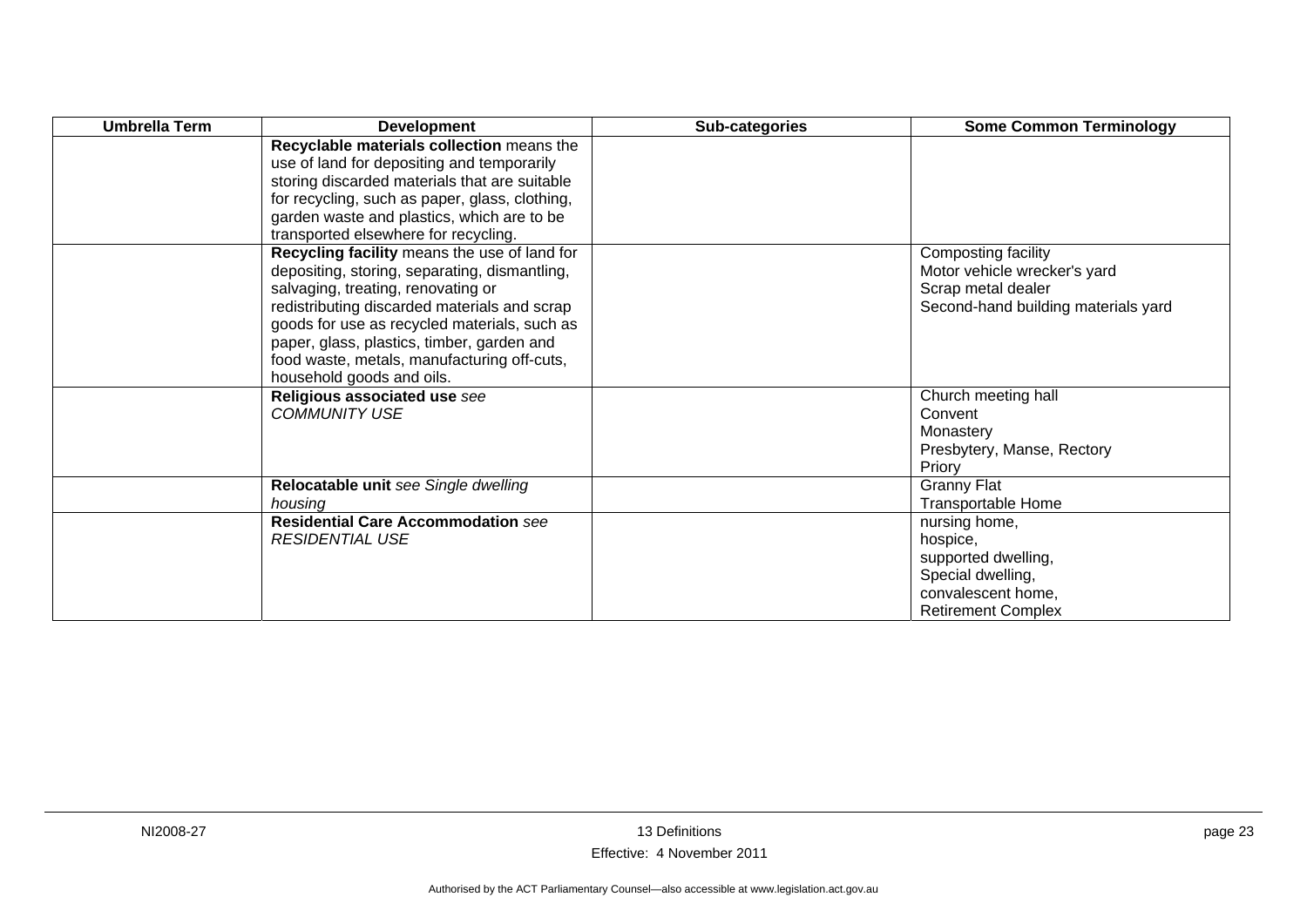| <b>Umbrella Term</b>   | <b>Development</b>                                                                                                                                                                                                                                                                                                                                                                                        | Sub-categories                                                                                                                                                                                                                                        | <b>Some Common Terminology</b> |
|------------------------|-----------------------------------------------------------------------------------------------------------------------------------------------------------------------------------------------------------------------------------------------------------------------------------------------------------------------------------------------------------------------------------------------------------|-------------------------------------------------------------------------------------------------------------------------------------------------------------------------------------------------------------------------------------------------------|--------------------------------|
| <b>RESIDENTIAL USE</b> | Caretaker's residence means any dwelling<br>used for the residence of a caretaker, in<br>connection with another land use, including<br>industry and commercial activity.                                                                                                                                                                                                                                 | Diplomatic residence means a dwelling<br>specifically for the residential use of<br>diplomatic staff of an embassy, a high<br>commission, a legation or a consulate.                                                                                  |                                |
|                        |                                                                                                                                                                                                                                                                                                                                                                                                           | Special dwelling means a dwelling used<br>or to be used by a government agency or<br>community organisation receiving<br>government funding or housing assistance,<br>to provide shelter and support for persons<br>with special accommodation needs. |                                |
|                        | Multi-unit housing means the use of land<br>for more than one dwelling and includes but<br>is not limited to dual occupancy housing and<br>triple occupancy housing.                                                                                                                                                                                                                                      |                                                                                                                                                                                                                                                       |                                |
|                        | <b>Residential Care Accommodation means</b><br>the use of land by an agency or organisation<br>that exists for the purposes of providing<br>accommodation and services such as the<br>provision of meals, domestic services and<br>personal care for persons requiring support.<br>Although services must be delivered on site,<br>management and preparation may be carried<br>out on site or elsewhere. |                                                                                                                                                                                                                                                       |                                |
|                        | Retirement village means premises where<br>older members of the community or retired<br>people live, or will live, in independent living<br>units or serviced units, under a retirement<br>village scheme.                                                                                                                                                                                                |                                                                                                                                                                                                                                                       |                                |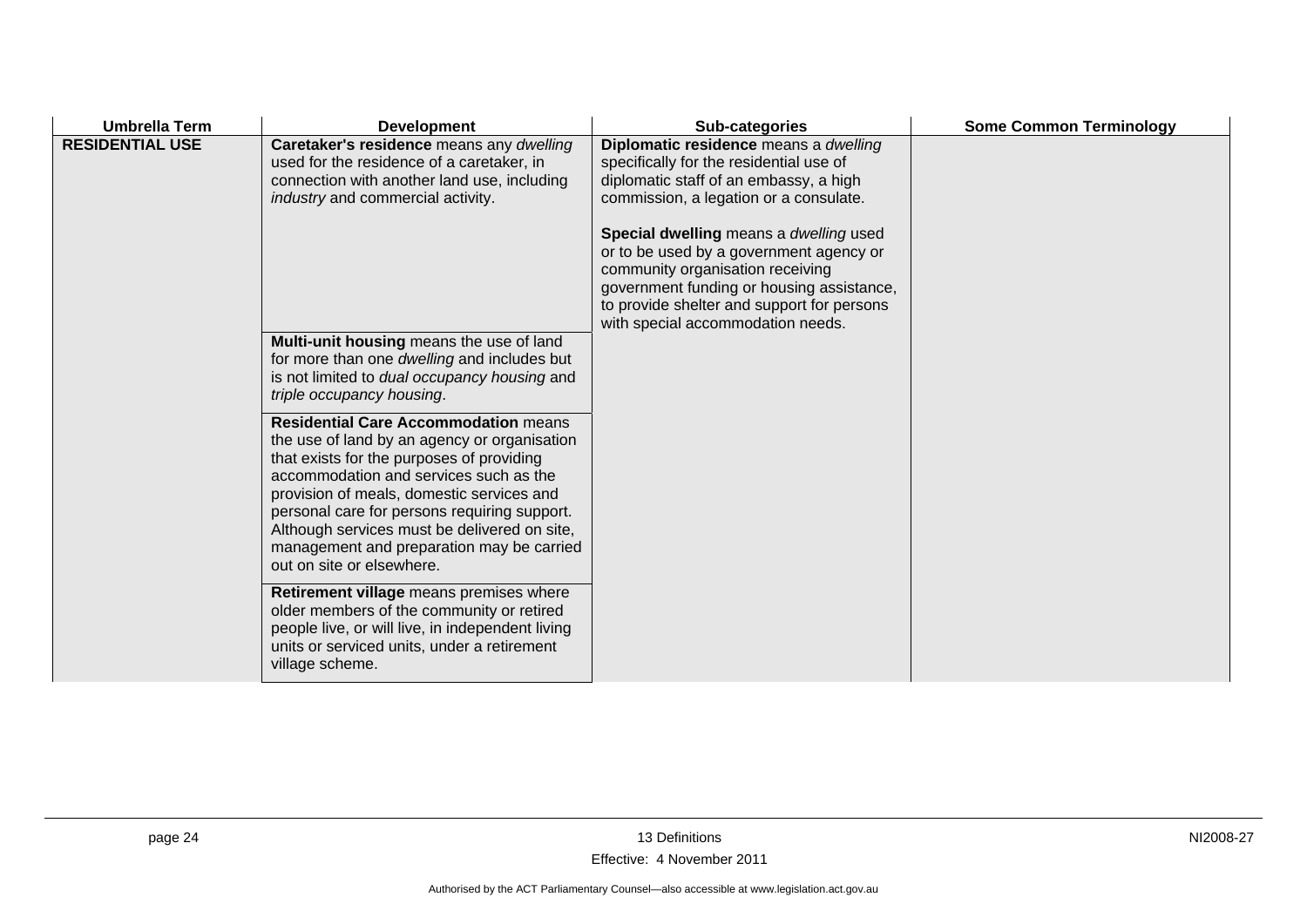| <b>Umbrella Term</b>   | <b>Development</b>                                                                                                                                                                                                                                                                                                                                                                                                                                                                                                                                                                                                                                                                                                                                                                                                                                                                                                                                                                                                                                                                                                            | Sub-categories | <b>Some Common Terminology</b> |
|------------------------|-------------------------------------------------------------------------------------------------------------------------------------------------------------------------------------------------------------------------------------------------------------------------------------------------------------------------------------------------------------------------------------------------------------------------------------------------------------------------------------------------------------------------------------------------------------------------------------------------------------------------------------------------------------------------------------------------------------------------------------------------------------------------------------------------------------------------------------------------------------------------------------------------------------------------------------------------------------------------------------------------------------------------------------------------------------------------------------------------------------------------------|----------------|--------------------------------|
| <b>RESIDENTIAL USE</b> | Retirement village scheme, for a retirement<br>village, means a scheme under which a<br>person may -<br>a) enter into a residence contract with the<br>scheme operator for the retirement<br>village; and<br>b) on payment of an ingoing contribution,<br>acquire personally or for someone else<br>a right to live in the retirement village,<br>however the right accrues; and<br>c) on payment of the relevant charge,<br>acquires personally or for someone else<br>a right to receive one (1) or more<br>services in relation to the retirement<br>village.<br>Single dwelling housing means the use of<br>land for residential purposes for a single<br>dwelling only.<br>Supportive housing means the use of land<br>for residential accommodation for persons in<br>need of support, which is managed by a<br>Territory approved organisation that provides<br>a range of support services such as<br>counselling, domestic assistance and<br>personal care for residents as required.<br>Although such services must be able to be<br>delivered on site, management and<br>preparation may be carried out on site or |                |                                |
|                        | elsewhere. Housing may be provided in the<br>form of self-contained dwellings. The term<br>does not include a retirement village or<br>student accommodation.                                                                                                                                                                                                                                                                                                                                                                                                                                                                                                                                                                                                                                                                                                                                                                                                                                                                                                                                                                 |                |                                |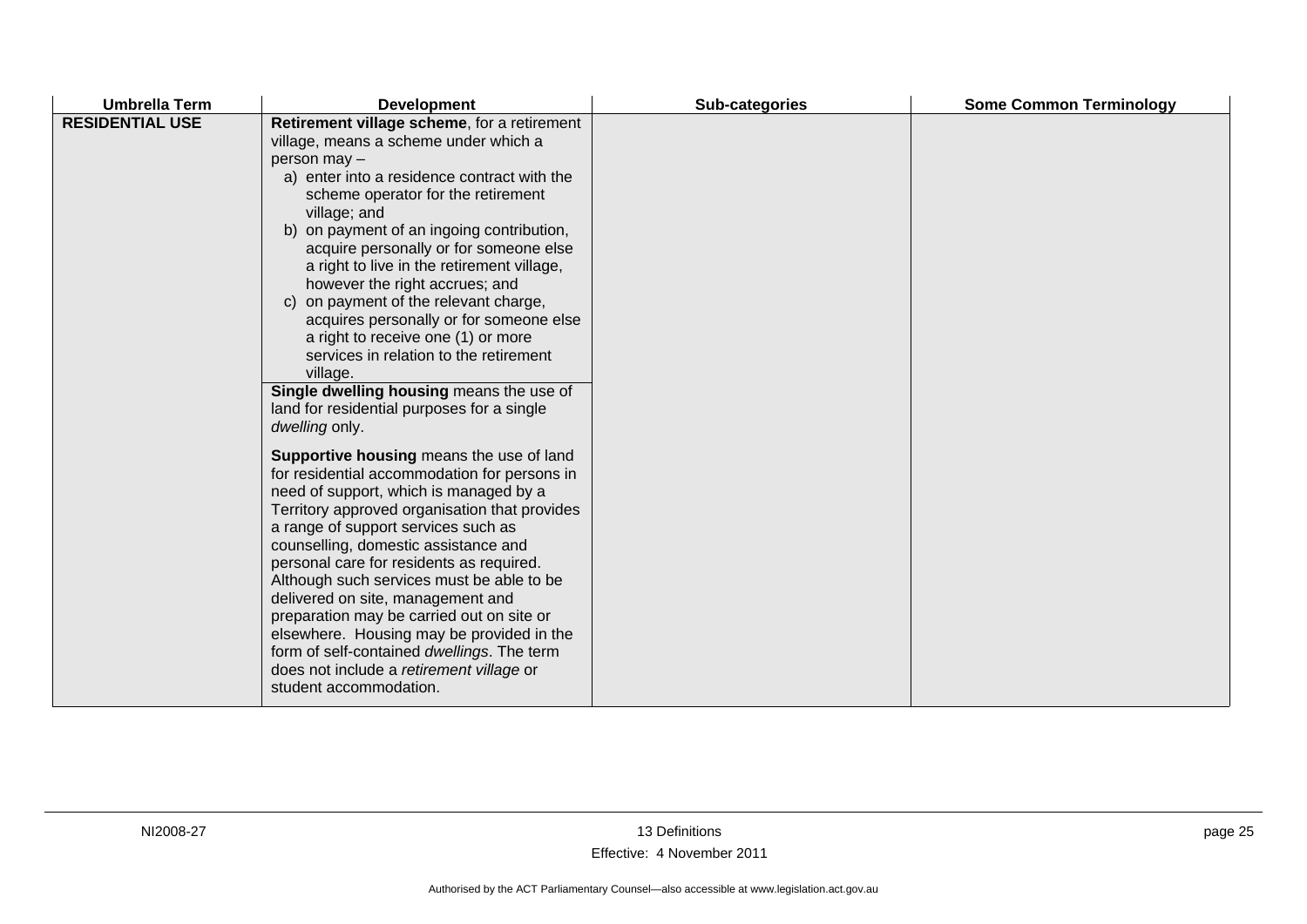| <b>Umbrella Term</b> | <b>Development</b>                                                                                                                                                                                                                                                                                            | Sub-categories | <b>Some Common Terminology</b>                                                                                                                                                                   |
|----------------------|---------------------------------------------------------------------------------------------------------------------------------------------------------------------------------------------------------------------------------------------------------------------------------------------------------------|----------------|--------------------------------------------------------------------------------------------------------------------------------------------------------------------------------------------------|
|                      | <b>Restaurant</b> means the use of land for the<br>primary purpose of providing food for<br>consumption on the premises whether or not<br>the premises are licensed premises under<br>the Liquor Act 2010 and whether or not<br>entertainment is provided.                                                    |                | Common Terminology for 'Restaurant' was<br>removed on 16 October 2006 under<br>Variation Number 256                                                                                              |
|                      | Retail plant nursery see SHOP                                                                                                                                                                                                                                                                                 |                |                                                                                                                                                                                                  |
|                      | Retirement complex see RESIDENTIAL<br><b>USE</b>                                                                                                                                                                                                                                                              |                |                                                                                                                                                                                                  |
|                      | Road means any way or street (so called),<br>whether in existence or under reserve, open<br>to the public which is provided and<br>maintained for the passage of vehicles,<br>persons and animals and which may include<br>footpaths, community paths, bus lay-bys and<br>turning areas, or traffic controls. |                |                                                                                                                                                                                                  |
|                      | Sand and gravel extraction means the<br>extraction of sand and gravel deposited in<br>the bed of a stream or flood plain, or of<br>deposits associated with deposition in a<br>previous geological period.                                                                                                    |                |                                                                                                                                                                                                  |
|                      | Scientific research establishment means<br>the use of land for the purpose of scientific<br>research including the development of<br>electronic technology, biotechnology or other<br>scientific disciplines for application to<br>commerce, industry, or government.                                         |                | Agricultural research facility<br><b>CSIRO</b> facility<br>Meteorological use<br>Observatory<br>Plant and animal quarantine facilities<br>Rural research field stations<br>Scientific laboratory |
|                      | Serviced apartment see COMMERCIAL<br><b>ACCOMMODATION USE</b>                                                                                                                                                                                                                                                 |                |                                                                                                                                                                                                  |
|                      | Service station means the use of land for<br>the fuelling and/or servicing of motor<br>vehicles, whether or not the land is also used<br>for any one or more of the following<br>purposes:<br>a) the sale by retail of spare parts and<br>accessories for motor vehicles;<br>b) washing and greasing of motor |                |                                                                                                                                                                                                  |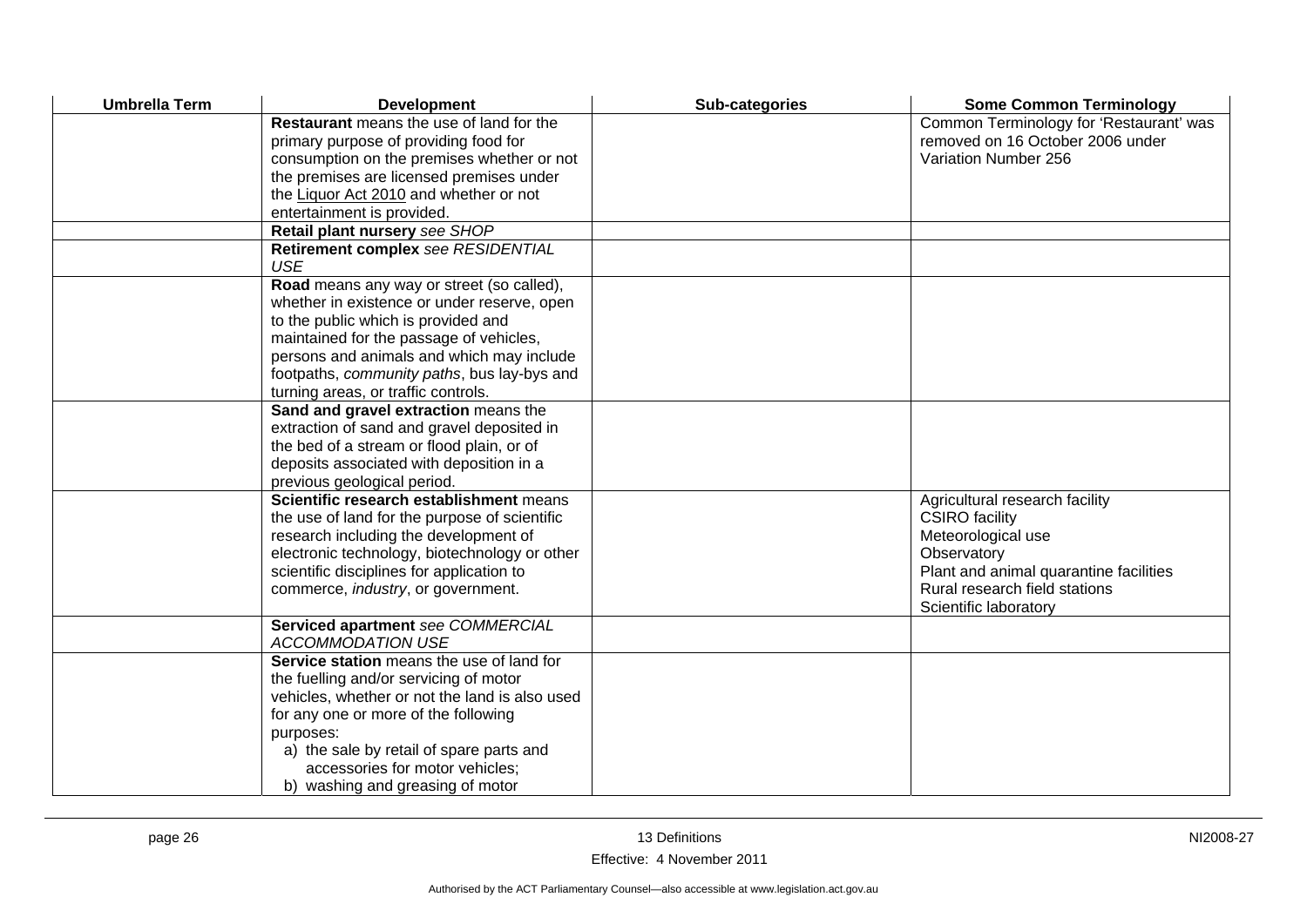| <b>Umbrella Term</b>                                                                                                                                      | <b>Development</b>                                                                                                                                                                                                                                                                                                                                                                                                                                                                                                         | Sub-categories | <b>Some Common Terminology</b>                                                                                                                                                                                                                                                                                                            |
|-----------------------------------------------------------------------------------------------------------------------------------------------------------|----------------------------------------------------------------------------------------------------------------------------------------------------------------------------------------------------------------------------------------------------------------------------------------------------------------------------------------------------------------------------------------------------------------------------------------------------------------------------------------------------------------------------|----------------|-------------------------------------------------------------------------------------------------------------------------------------------------------------------------------------------------------------------------------------------------------------------------------------------------------------------------------------------|
|                                                                                                                                                           | vehicles:<br>c) installation of accessories;<br>d) the retail sale of other goods, within an<br>ancillary retail area not greater than<br>150m <sup>2</sup> in area:<br>e) providing toilet facilities, amenities and<br>service for motorists;<br>f) repairing of motor vehicles (other than<br>body building, panel beating or spray<br>painting); and<br>g) the hiring of trailers.                                                                                                                                     |                |                                                                                                                                                                                                                                                                                                                                           |
| <b>SHOP</b><br>means the use of land for<br>the purpose of selling,<br>exposing or offering the<br>sale by retail or hire, goods<br>and personal services | Bulky goods retailing means a shop which<br>includes a loading dock within the building,<br>and where the goods or materials sold or<br>displayed are of such a size, shape or weight<br>as to require:<br>a) a large area for handling, storage or<br>display; and/or<br>b) direct vehicular access to the site by<br>members of the public, for the purpose<br>of loading goods or materials into their<br>vehicles after purchase, but does not<br>include any shop used primarily for the<br>sale of food or clothing. |                | Antique dealer<br>Art, craft or sculpture dealer<br>Auction room<br><b>Butcher</b><br>Camping supplies store<br>Chemist<br>Delicatessen<br>Florist<br>Gift shop<br>Greengrocer<br>Grocer<br>Household appliances<br>Liquor store<br>Newsagent<br>Pet shop<br>Photographic store<br>Sound centre<br>Sportsgoods<br>Toy store<br>Video hire |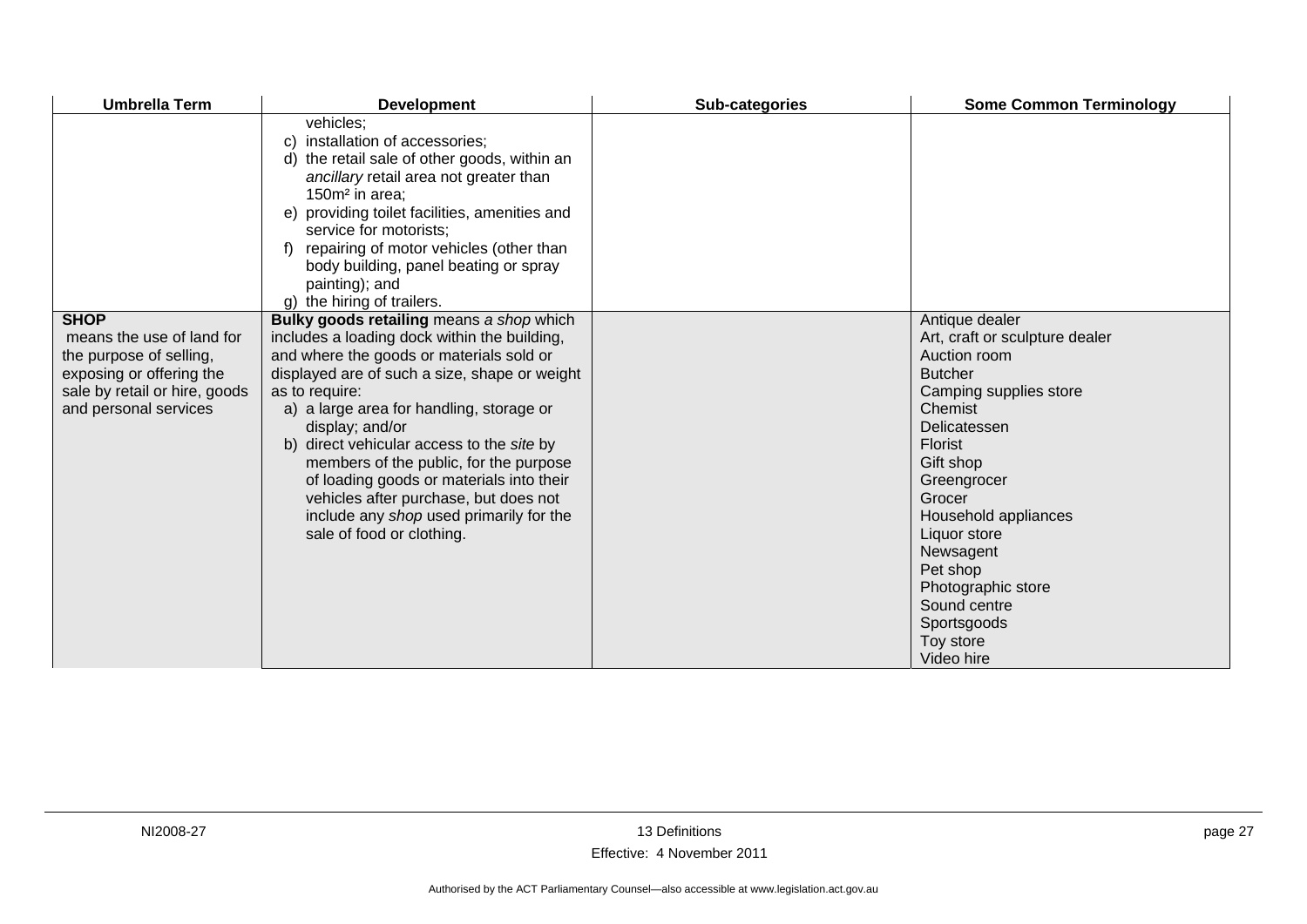| <b>Umbrella Term</b>                                                                                                                                      | <b>Development</b>                                                                                                                                                                                                                                                                                                                                                                                                                                                                                                                                    | Sub-categories                                                                                                                                                                                                                                                                                                                                       | <b>Some Common Terminology</b> |
|-----------------------------------------------------------------------------------------------------------------------------------------------------------|-------------------------------------------------------------------------------------------------------------------------------------------------------------------------------------------------------------------------------------------------------------------------------------------------------------------------------------------------------------------------------------------------------------------------------------------------------------------------------------------------------------------------------------------------------|------------------------------------------------------------------------------------------------------------------------------------------------------------------------------------------------------------------------------------------------------------------------------------------------------------------------------------------------------|--------------------------------|
|                                                                                                                                                           | Department store means a shop in which<br>goods are sold by separate departments<br>within the shop and from which a significant<br>amount or proportion of retail sales occur<br>from at least four of the following types of<br>goods: furniture and floor coverings; fabrics<br>and household textiles; clothing; footwear;<br>household appliances; china, glassware and<br>domestic hardware.<br>Personal service means a shop used<br>primarily for selling services and in which the<br>sale of goods is ancillary to the service<br>provided. |                                                                                                                                                                                                                                                                                                                                                      |                                |
| <b>SHOP</b><br>means the use of land for<br>the purpose of selling,<br>exposing or offering the<br>sale by retail or hire, goods<br>and personal services | Retail plant nursery means a shop used for<br>the propagation and sale of plants, shrubs,<br>trees and garden supplies.<br>Supermarket means a large shop selling<br>food and other household items where the<br>selection of goods is organised on a self-<br>service basis.<br>Take-away food shop means a shop, which<br>is predominantly for the preparation of food<br>and refreshments for consumption<br>elsewhere.                                                                                                                            |                                                                                                                                                                                                                                                                                                                                                      |                                |
|                                                                                                                                                           | Sign means any device or representation<br>openly visible to the general public for the<br>purpose of direction or control or information,<br>or displaying an advertisement.                                                                                                                                                                                                                                                                                                                                                                         |                                                                                                                                                                                                                                                                                                                                                      |                                |
|                                                                                                                                                           | Single dwelling housing see<br><b>RESIDENTIAL USE</b>                                                                                                                                                                                                                                                                                                                                                                                                                                                                                                 | Detached house means a building<br>comprising a single dwelling which is not<br>attached to any other building where the<br>dwelling has within its curtilage open space<br>at ground level and private access for the<br>exclusive use of the occupants of the<br>dwelling and may include a free standing<br>dwelling in a multi-unit development. |                                |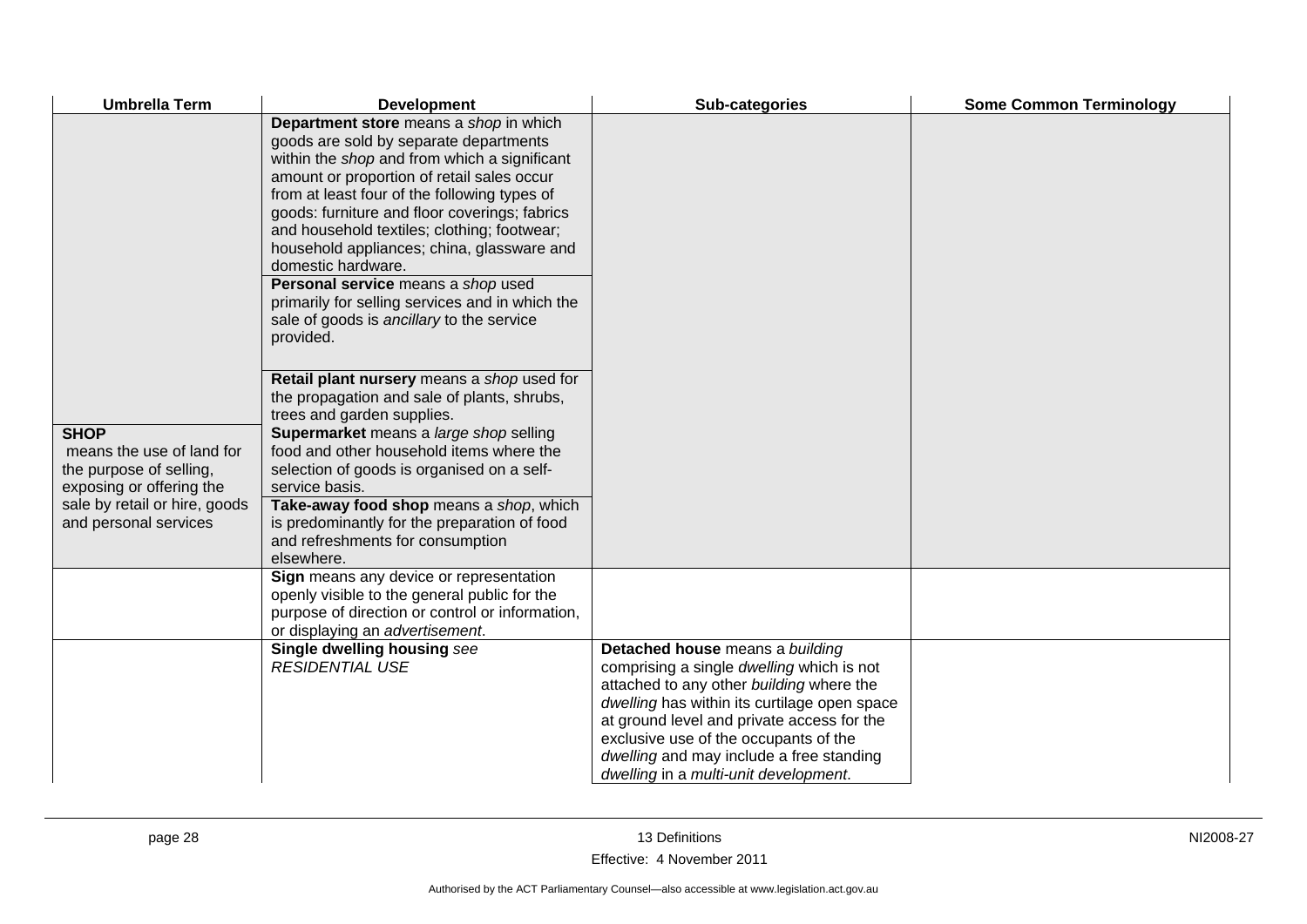| <b>Umbrella Term</b> | <b>Development</b>                                                                                                                                                                                                                                        | Sub-categories                                                                                                                                                                                                                                | <b>Some Common Terminology</b>                                                                            |
|----------------------|-----------------------------------------------------------------------------------------------------------------------------------------------------------------------------------------------------------------------------------------------------------|-----------------------------------------------------------------------------------------------------------------------------------------------------------------------------------------------------------------------------------------------|-----------------------------------------------------------------------------------------------------------|
|                      |                                                                                                                                                                                                                                                           | Habitable suite means a room or suite of<br>rooms which is capable of being occupied<br>as a separate domicile within a dwelling but<br>easily reverted to being rooms forming part<br>of that dwelling.                                      |                                                                                                           |
|                      | Single dwelling housing see<br><b>RESIDENTIAL USE</b>                                                                                                                                                                                                     | Relocatable unit means a room or suite of<br>rooms capable of being occupied as a<br>separate domicile which is designed and<br>constructed in a manner which enables it to<br>be easily transferred to and/or re-erected<br>on another site. |                                                                                                           |
|                      | Special dwelling see RESIDENTIAL USE                                                                                                                                                                                                                      |                                                                                                                                                                                                                                               | Half-way house<br>Refuge<br>Residential treatment unit                                                    |
|                      | Stock/sale yard means the use of land for<br>the purpose of a market for the sale of<br>animals and the holding of livestock pending<br>their sale.                                                                                                       |                                                                                                                                                                                                                                               |                                                                                                           |
|                      | Stock water supply see Water storage dam                                                                                                                                                                                                                  |                                                                                                                                                                                                                                               |                                                                                                           |
|                      | Store means the use of land for the storage,<br>whether permanent or temporary, of goods<br>(not including obsolete motor vehicles or<br>obsolete machinery) within or upon which no<br>trade (whether retail or wholesale) or<br>industry is carried on. |                                                                                                                                                                                                                                               | Minor industrial area<br>Self storage                                                                     |
|                      | Subdivision has the same meaning as in<br>the Planning and Development Act 2007.                                                                                                                                                                          |                                                                                                                                                                                                                                               |                                                                                                           |
|                      | <b>Supportive Housing see RESIDENTIAL</b><br><b>USE</b>                                                                                                                                                                                                   |                                                                                                                                                                                                                                               | aged persons units,<br>community housing,<br>older persons units,<br>rooming house,<br>university college |
|                      | Supermarket see SHOP                                                                                                                                                                                                                                      |                                                                                                                                                                                                                                               |                                                                                                           |
|                      | Take-away food shop see SHOP                                                                                                                                                                                                                              |                                                                                                                                                                                                                                               |                                                                                                           |
|                      | Temporary Use means the use of unleased<br>land for a purpose that is temporary in nature<br>and for which a licence may be issued for a<br>maximum term of three years and which may                                                                     |                                                                                                                                                                                                                                               |                                                                                                           |
|                      |                                                                                                                                                                                                                                                           |                                                                                                                                                                                                                                               |                                                                                                           |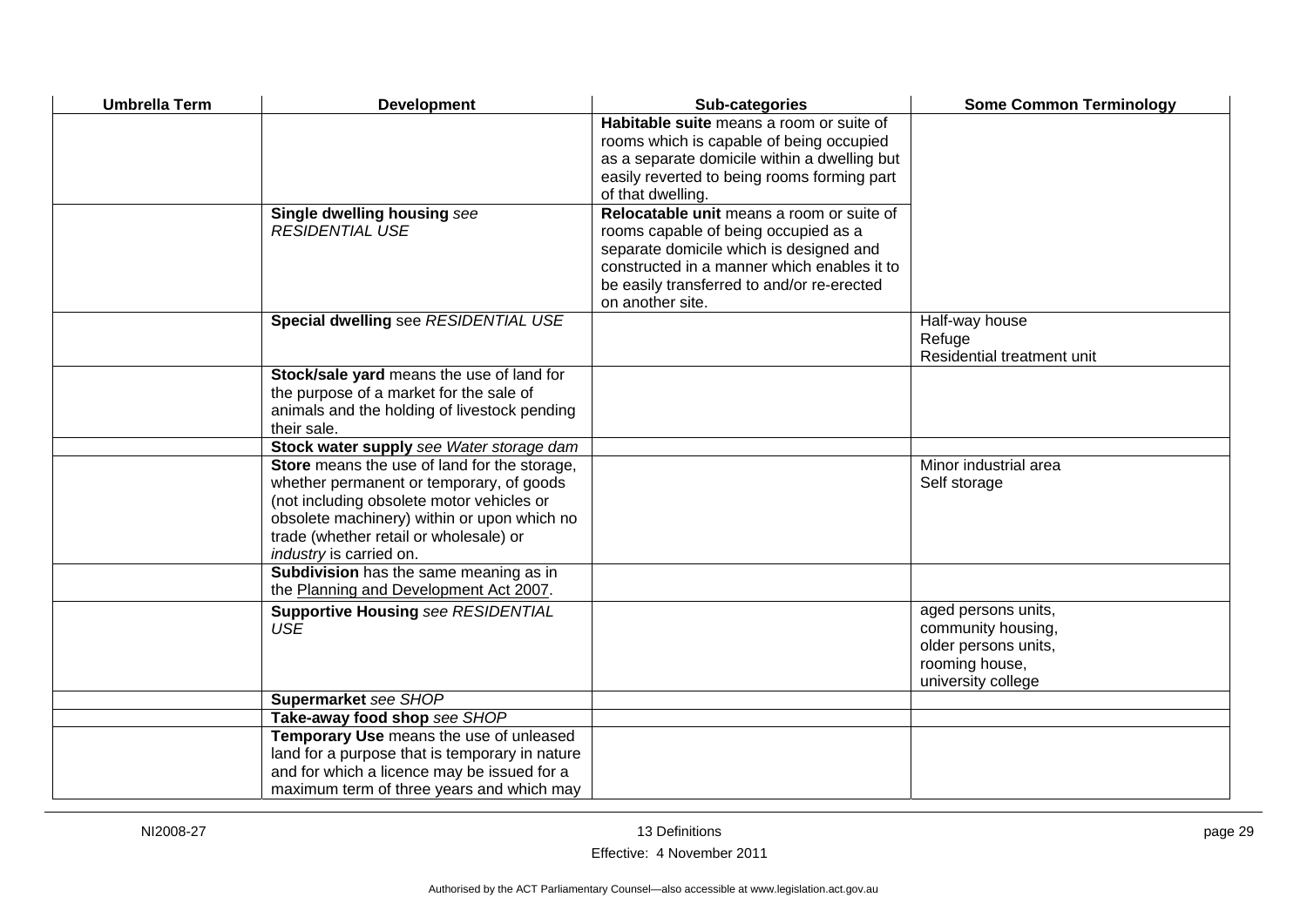| Umbrella Term | <b>Development</b>                            | <b>Sub-categories</b> | <b>Some Common Terminology</b> |
|---------------|-----------------------------------------------|-----------------------|--------------------------------|
|               | be renewed.                                   |                       |                                |
|               | Tourist facility means the use of land for    |                       | Amusement park                 |
|               | providing entertainment, recreation, cultural |                       | Theme park                     |
|               | or similar facilities for use mainly by the   |                       |                                |
|               | general touring or holidaying public and may  |                       |                                |
|               | include a restaurant, cafe, bar, service      |                       |                                |
|               | station, tourist accommodation and the retail |                       |                                |
|               | sale of arts and crafts, souvenirs, antiques  |                       |                                |
|               | and the like.                                 |                       |                                |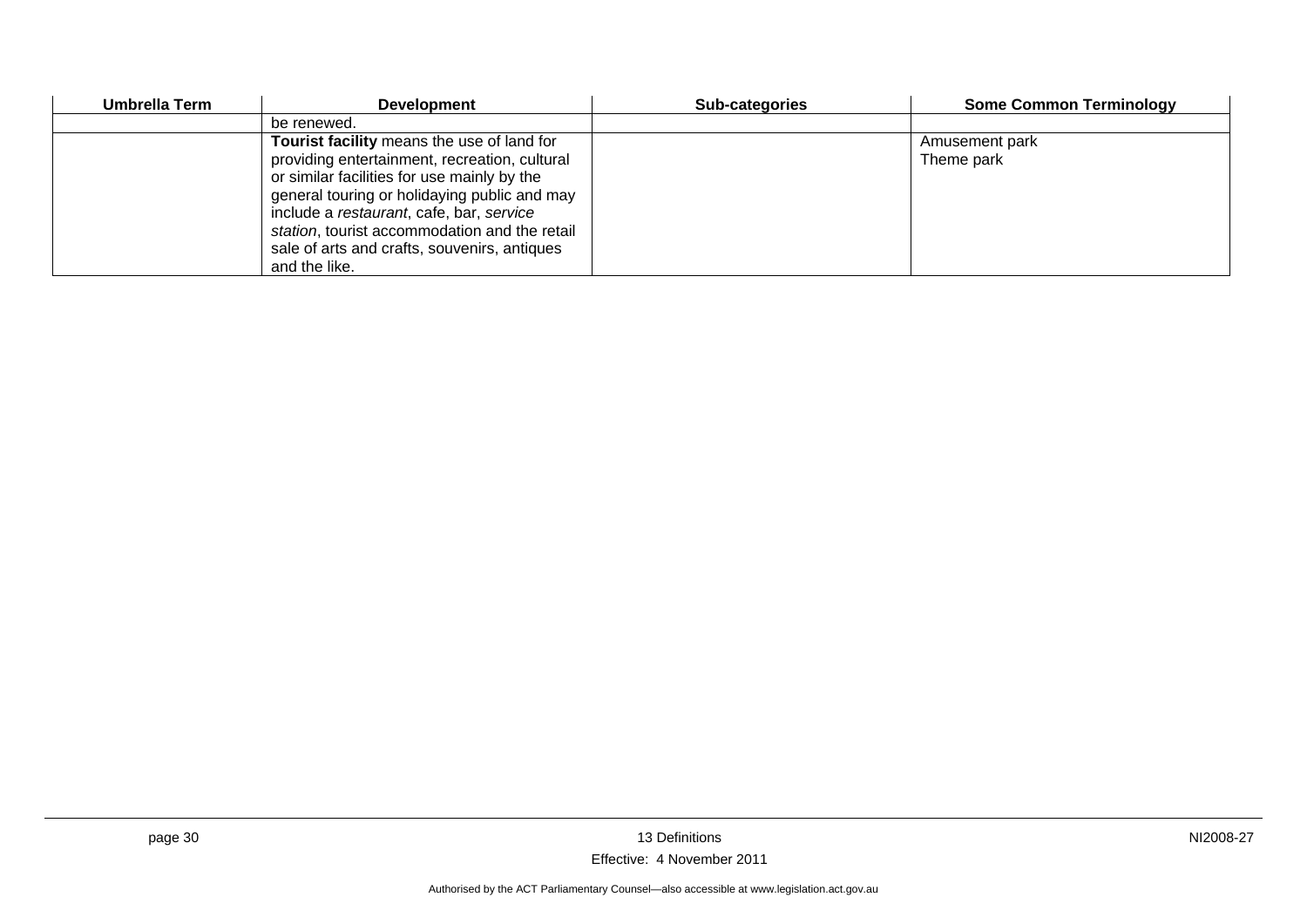| <b>Umbrella Term</b> | <b>Development</b>                                                | Sub-categories | <b>Some Common Terminology</b> |
|----------------------|-------------------------------------------------------------------|----------------|--------------------------------|
|                      | Tourist resort see COMMERCIAL                                     |                |                                |
|                      | <b>ACCOMMODATION USE</b>                                          |                |                                |
|                      | Transport depot means the use of land for                         |                |                                |
|                      | the parking or storage of motor vehicles used                     |                |                                |
|                      | in connection with a commercial or industrial                     |                |                                |
|                      | transport undertaking.                                            |                |                                |
|                      | Treatment plant see MAJOR UTILITY<br><b>INSTALLATION</b>          |                |                                |
|                      | Tunnel see MAJOR UTILITY                                          |                |                                |
|                      | <b>INSTALLATION</b>                                               |                |                                |
|                      | Urban lake, pond and/or retardation basin                         |                |                                |
|                      | see MAJOR UTILITY INSTALLATION                                    |                |                                |
|                      | Vehicle sales means the use of land for the                       |                | Boat, caravan dealer           |
|                      | sale, hire, display or offering for sale or hire                  |                | Car, truck dealer              |
|                      | of new or used motor vehicles, caravans,                          |                | Motor cycle dealer             |
|                      | motor cycles, boats, trailers or other                            |                |                                |
|                      | vehicles. The term includes the ancillary use                     |                |                                |
|                      | of such premises for the sale of spare parts                      |                |                                |
|                      | or accessories and the storage, cleaning and                      |                |                                |
|                      | maintenance of such vehicles, but does not                        |                |                                |
|                      | include a service station.                                        |                |                                |
|                      | Veterinary hospital means the use of land                         |                |                                |
|                      | for diagnosis, surgical or medical treatment                      |                |                                |
|                      | of animals, and where the animals may be                          |                |                                |
|                      | kept on the premises overnight for the                            |                |                                |
|                      | purposes of treatment.<br>Warehouse means the use of land for the |                | Cold storage                   |
|                      | purposes of the bulk sale of goods to be                          |                | Food storage                   |
|                      | retailed by others or the bulk storage of                         |                |                                |
|                      | goods, merchandise or materials pending                           |                |                                |
|                      | their sale and distribution to persons                            |                |                                |
|                      | engaged in the retail trade but does not                          |                |                                |
|                      | include premises used for the purpose of                          |                |                                |
|                      | bulk storage of calcium carbide, flammable                        |                |                                |
|                      | liquid, solid fuel, gas, hide, skins, tallow,                     |                |                                |
|                      | bones, or motor vehicles for recovery of                          |                |                                |
|                      | spare parts or accessories.                                       |                |                                |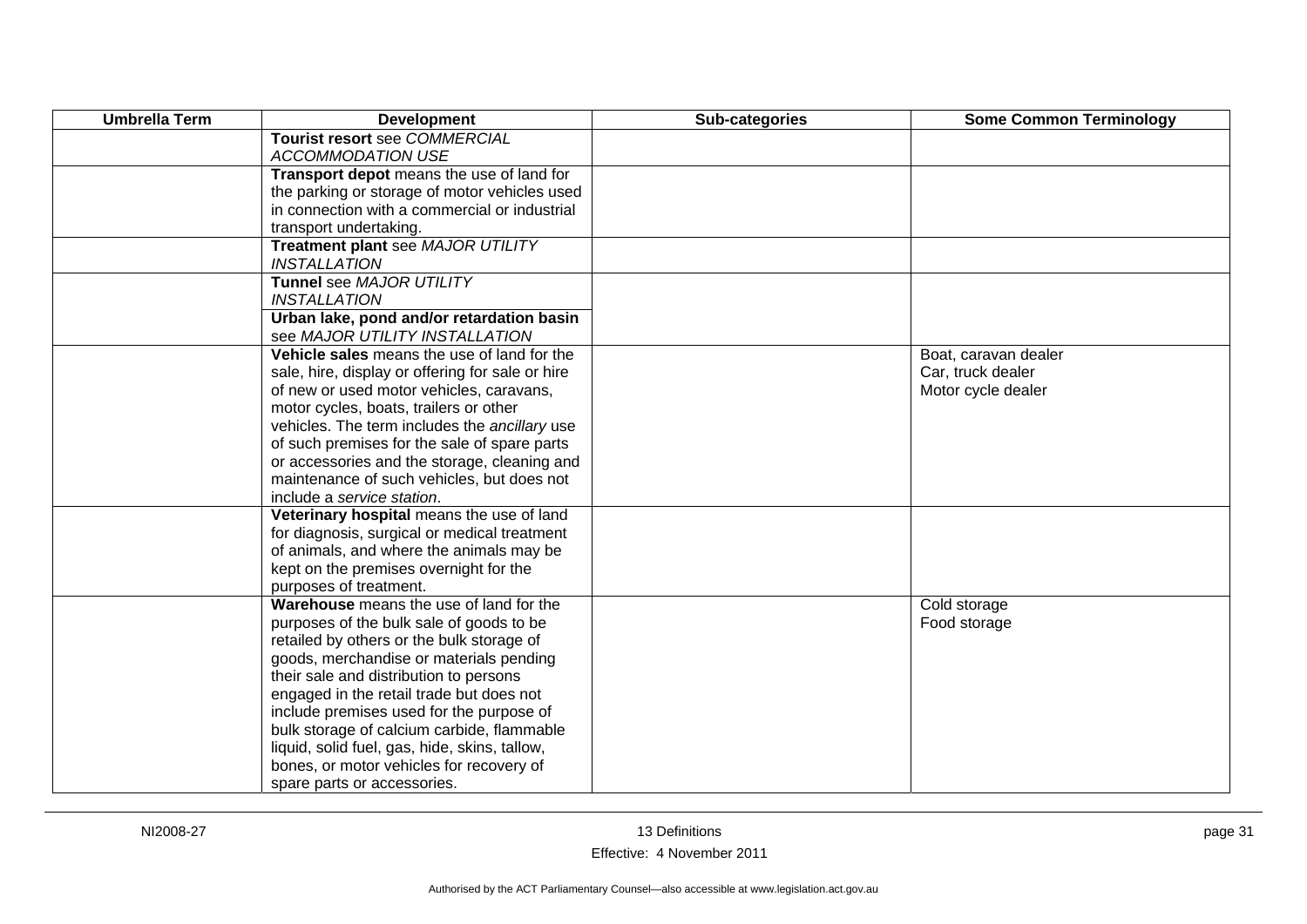| Umbrella Term | <b>Development</b>                               | Sub-categories                | <b>Some Common Terminology</b> |
|---------------|--------------------------------------------------|-------------------------------|--------------------------------|
|               | Waste transfer station means the use of          |                               |                                |
|               | land for the collection of waste into bulk       |                               |                                |
|               | containers for the further transport to a        |                               |                                |
|               | landfill site, recycling facility or other waste |                               |                                |
|               | disposal facility.                               |                               |                                |
|               | Water storage dam see MAJOR UTILITY              | <b>Distribution reservoir</b> |                                |
|               | INSTALLATION                                     | <b>Stock water supply</b>     |                                |
|               | Woodlot means disaggregated plots and            |                               |                                |
|               | clumps of trees grown for production and/or      |                               |                                |
|               | landcare shelter belt and landscape              |                               |                                |
|               | purposes.                                        |                               |                                |
|               | Zoological facility means the use of land for    |                               | Aquarium                       |
|               | the containment of animals for viewing by        |                               | Oceanarium                     |
|               | members of the public.                           |                               | Wildlife sanctuary             |
|               |                                                  |                               | Zoo                            |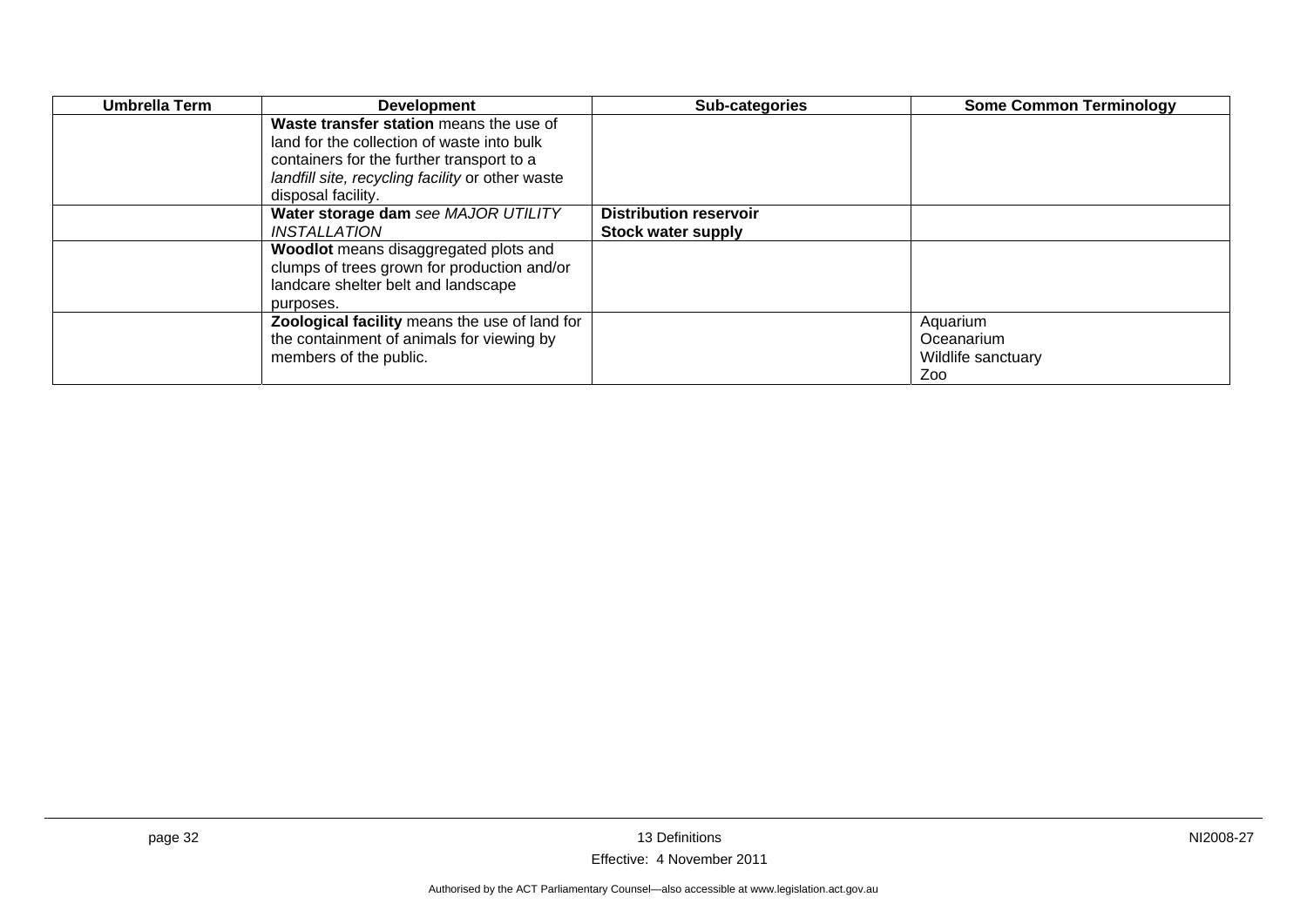## **Part B – Definitions of Terms**

<span id="page-36-0"></span>**Adjacent** means either being contiguous with the subject location; or, if separated only by a *road*, where the *front boundary* faces the section of the road which separates it from the subject location.

**Adjunct** means associated with but not necessarily part of.

**Advertisement** means any device or representation visible to the general public which is for the purpose of directly or indirectly promoting sales or drawing attention to an enterprise or undertaking, and includes any hoarding or similar *structure*, any bunting, flag or streamer, or any balloon used or adapted for use for the display of *advertisements* or attracting attention.

**AEP (Annual Exceedance Probability)** means the probability in any one year of a storm event exceeding a specified stream flow level.

**AHD** means Australian Height Datum.

**Ancillary** means associated with and directly related to, but incidental and subordinate to the predominant use.

**Application** has the same meaning as in the *Planning and Development Act 2007.*

**Approval** has the same meaning as in the *Planning and Development Act 2007*.

**Aquatic habitat** means the lake, river and stream margins, banks and beds, which sustain diverse populations of plants and animals.

**Aquatic migration corridor** means river corridors and associated streams and wetlands upon which a number of animals are dependent for their movement and survival in the region.

**Articulation Zone** means a specified area on a block within which the design of the façade of buildings is required to be articulated in order to provide visual interest to the streetscape. Forms of articulation may include architectural elements and detailing to be incorporated into the building façade and variations to building alignment particularly in response to existing landscape features.

**Attic** means any habitable space contained wholly within a roof pitched at not more than 36 degrees above the ceiling line of the storey immediately below, except for minor elements such as dormer windows and the like.

**Authority** means the Planning and Land Authority established by section 10 of the *Planning and Development Act 2007*.

**Backlighting** means, in relation to a *sign*, the internal illumination of a *sign* box and the internal illumination of individual letters or characters comprising a *sign*, provided that the *sign* box, letter or character is constructed of translucent and not transparent materials.

**Balcony** means a small outdoor area, raised above the ground, directly accessible from within the *building* and open except for a balustrade on at least one side.

**Basement** means a space within a *building* where the floor level of the space is predominantly below *natural ground level* and where the *finished floor level* of the level immediately above the space is less than 1.0 metre above *natural ground level*.

**Blank wall** means any wall, which has no openings such as windows or doors.

**Block** means a parcel of land, whether or not the subject of a *lease*.

**Building** includes:

- a) an addition to a *building*;
- b) a *structure* attached to a *building*; and

c) a part of a *building*.

**Building envelope plan** means a plan relating to *blocks* in an estate specifying envelopes within which *buildings* will be required to be constructed along with any other specific block development controls and which is linked to and approved along with the *Estate Development Plan*.

**Building line** means a line drawn parallel to any *front boundary* along the front face of the *building* or through the point on a *building* closest to the *front boundary*. Where a terrace, landing, porch, *balcony* or verandah is more than 1.5 metres above the adjoining *finished ground level* or is covered by a roof, it shall be deemed to be part of the *building*.

**Carport** means a car shelter wholly or partly enclosed on not more than two sides.

**Communal open space** means common outdoor open space for recreation and relaxation of residents of a housing development.

**Community garden** means the use of land for the cultivation of produce primarily for personal use by those people undertaking the gardening, including demonstration gardening or other environmental activities which encourage the involvement of schools, youth groups and citizens in gardening activities.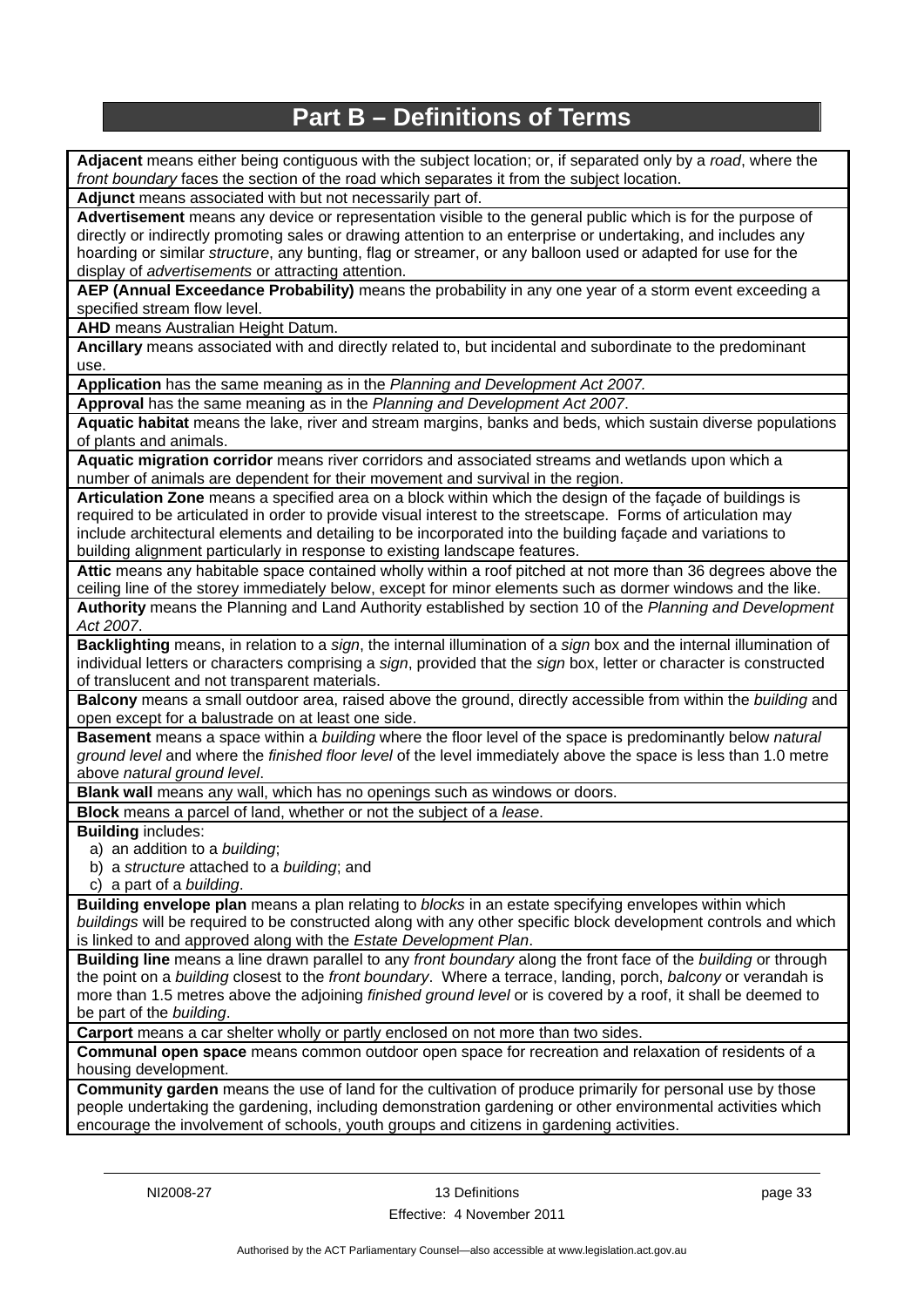**Community path system** means a route constructed or under reserve which includes a path (cycle path) open to the public for the use of non-motorised traffic, such as bicycles, pedestrians and joggers, and for motorised wheel chairs.

**Consolidation** has the same meaning as in the *Planning and Development Act 2007*.

**Controlled activity** has the same meaning as in the *Planning and Development Act 2007.*

**Defined land** has the same meaning as in the *Planning and Development Act 2007*

**Development** has the same meaning as in the *Planning and Development Act 2007*.

**Development condition** means any condition subject to the *Planning and Development Act 2007*, contained in a lease or an agreement collateral to a lease, or in a lease or an agreement collateral to the lease that was made prior to the commencement of the *Planning and Development Act 2007*.

**Discharge - stormwater** means the discharge to drains, ponds, lakes or streams of catchment runoff as a result of storm rainfall over the catchment.

**Discharge - wastewater** means liquid waste discharged from domestic, agricultural (feed lots) or industrial sources, or from associated treatment facilities.

**Domestic water supply** means the water stored, diverted, treated and reticulated for the primary purpose of domestic use.

**Domestic water supply - fully treated** means the provision of floculation and sedimentation, filtration and disinfection.

**Domestic water supply - partially treated** means the provision of direct filtration and disinfection (dependent on raw water having limited suspended solids levels).

**Domestic water supply - disinfected** means the provision of disinfection only (dependent on raw water substantially free of suspended solids).

**Dwelling** has the same meaning as in the Planning and Development Regulation 2008.

**Environment** includes biological, physical, social, cultural and economic aspects.

**Environment values** mean the value of the resource for extractive and instream uses by the community, and intrinsic values such as the maintenance of natural ecosystems.

**Environmental assessment** has the same meaning as in the *Planning and Development Act 2007*

**Erosion** means the mobilisation of soil as a result of loss of vegetative cover, scouring by runoff, or associated with slope instability.

**Estate Development Plan** means a plan setting out the proposed pattern of subdivision and infrastructure works for an estate and which is required to be approved prior to the undertaking of the works and the granting of leases for the subdivided blocks and may include a *Streetscape Concept Plan* and/or *Building Envelope Plan*.

**Fin wall** means an external wall built on the *block* boundary side of a *lateral opening*, to screen that opening to and from an adjoining *block*.

**Finished floor level (FFL)** means the level of the upper surface of the relevant floor.

**Finished ground level (FGL)** means the ground level after completion of all excavation and earthworks. **Fishing** means the use of bait, lures or other devices for the purpose of catching fish, for recreational or commercial purposes.

**Floodplain** means that area of stream or drainage corridor which is inundated by the 1 in 100 Average Exceedance Probability (AEP) event.

**Front boundary** means any boundary of a *block adjacent* to a public *road*, public reserve or public pedestrian way

**Front loading block** means a block where vehicular access is not obtained from a rear lane.

**Front Zone** means the area of a block between the *front boundary* and the *building line* or at the minimum front setback for the block whichever is greater. (Note: for the purpose of this definition, the *front zone* shall not be more than 10m from the *front boundary*).

**Garage** means a car shelter wholly or partly enclosed on more than two sides and includes an outbuilding as defined in the Building Code of Australia.

**Gross floor area (GFA)** means the sum of the area of all floors of the building measured from the external faces of the exterior walls, or from the centre lines of walls separating the building from any other building, excluding any area used solely for rooftop fixed mechanical plant and/or basement car parking.

**Groundwater** means an underground zone of porous or fractured rock within which water may be stored.

**Groundwater abstraction** means abstraction by pumping, for the purpose of offstream use of water.

**Habitable room** means any room within a dwelling used or adapted to be used for the purpose of living, sleeping, or the eating or cooking of food and includes lounge rooms, family rooms, dining rooms, rumpus rooms, bedrooms, kitchens, but does not include bathrooms, laundries, *garages*, or garden sheds.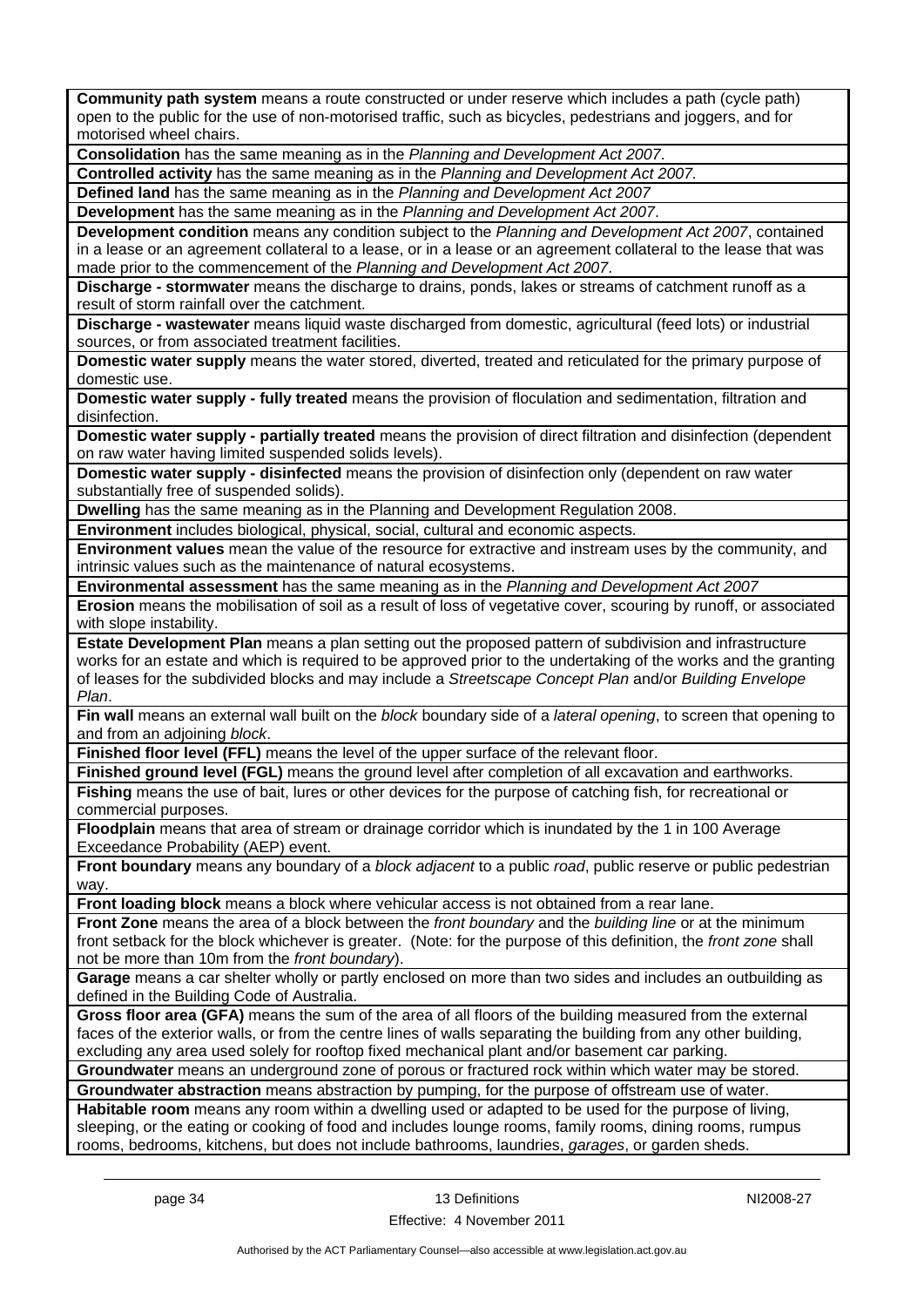**Height of building** means the vertical distance between *natural ground level* to the highest point or points of the *building*. **Height of wall** means the vertical distance between the *natural ground level* directly beneath the outside face of any external wall and the top of the wall or roof at the wall line, parapet or balustrade (whichever is the higher). In the case of a gable or skillion end, the maximum height of wall shall be measured to a level midway between the ridge line and the top of the eaves or fascia. **Heritage Register** has the same meaning as in the *Heritage Act 2004* **Inquiry** has the same meaning as in the *Planning and Development Act 2007*. **Integrated housing development** means development where the developer: a) is responsible for the planning, design and building of all the housing and associated facilities; or b) undertakes the site planning and development of infrastructure as well as establishing general requirements for building design without actually constructing the dwellings. **Irrigation water supply** means water abstracted, stored, treated and reticulated for use for the irrigation of landscape or crops. **Land** includes water. **Land capability** means use of land according to its capacity to sustain such use, without long term degradation. **Lateral opening** means a window or door, which is approximately at right angles to a *block* boundary. **Lease** has the same meaning as in the *Planning and Development Act 2007*. **Lessee** has the same meaning as in the *Planning and Development Act 2007*. **Lower floor level** (LFL) means a *finished floor level* which is 1.8 metres or less above *natural ground level* at any point. **Natural ground level** means the ground level at the date of grant of the lease of the *block*. **North facing boundary** means a boundary of a block where a line drawn perpendicular to the boundary outwards is orientated between north 20 degrees west and north 30 degrees east. **Objection** has the same meaning as in the *Planning and Development Act 2007.* **Planting area** means an area of land within a block that is not covered by buildings, vehicle parking and manoeuvring areas or any other form of impermeable surface and that is available for landscape planting. **Plot ratio** means the *gross floor area* in a *building* divided by the area of the *site*. **Primary building zone** means the area between the f*ront zone* and a line projected 12m distant. **Primary window** means the main window of a habitable room. **Private open space** means an outdoor area within a block useable for outdoor living activities, and may include balconies, terraces or decks but does not include any area required to be provided for the parking of motor vehicles and any common driveways and common vehicle manoeuvring areas. Up to 25 per cent of any part of private open space may be roofed over, except that a balcony may be entirely roofed over. **Rear loading block** means a block where vehicular access is obtained from a rear lane. **Rear zone** means the area of a block behind the p*rimary building zone.* **Relevant authority** has the same meaning as in the *Planning and Development Act 2007*. **Remnant native vegetation** means the structural and/or floristic characteristics of the vegetation as it would have been prior to European settlement. **RL (Reduced Level)** means the vertical height in metres above Australian Height Datum (AHD). **Residential redevelopment** means development that involves: a) substantial or total demolition of an existing dwelling on land previously used for residential purposes and replacement with one or more new dwellings; b) establishment of one or more new dwellings on land previously used for residential purposes in addition to an existing dwelling; or c) substantial alterations to an existing dwelling that would result in a significant change to the scale and/ or character of the dwelling. **Screen wall** means a wall at least 1.8 metres high and visually opaque. **Secondary window** means a window to a non habitable room, a window with a sill height at least 1.7 m above *finished floor level*, or a window with fixed obscure glazing. **Section** means an area of land comprising of a logical grouping of individual blocks identified as a Section pursuant to the Districts Act 1966. **Section Master Plan** means a plan of a section and surrounds indicating a development context for individual development proposals and providing guidance on how sites in the section may logically be developed.